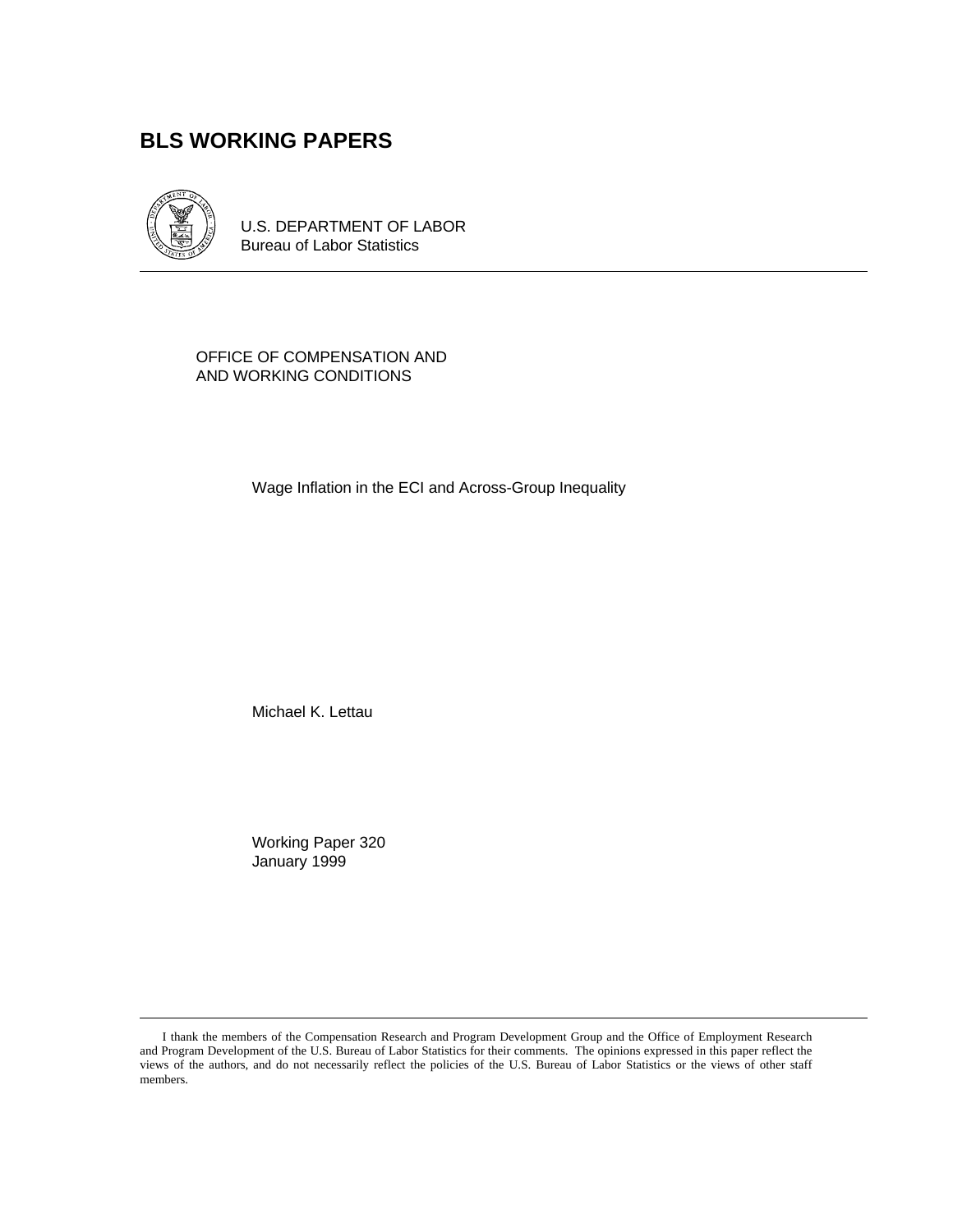## **Wage Inflation in the ECI and Across-Group Inequality**

Michael K. Lettau

January 1999

### **Abstract**

The U.S. Bureau of Labor Statistic (BLS) introduced the Employment Cost Index (ECI) as a more appropriate measure of wage inflation than existing wage series. Along with the index for all workers, the BLS reports subindices for industry and occupation groups. Although the ECI is a unique measure, variation among its subindices relates to other measures of wage dispersion, which have developed as part of the inequality literature. This paper therefore compares wage inflation in the ECI with average wage rates in the Current Population Survey (CPS) for industry and occupation groups.

During the 1980's, the change in a group's average wage rate in the CPS correlated closely with its wage inflation in the ECI. Since then, however, the ECI shows little difference in compensation growth across industries or occupations, while the CPS has continued to show significant variation.

The views expressed in this paper are those of the author and do not necessarily reflect the view of the Bureau of Labor Statistics or any of its staff.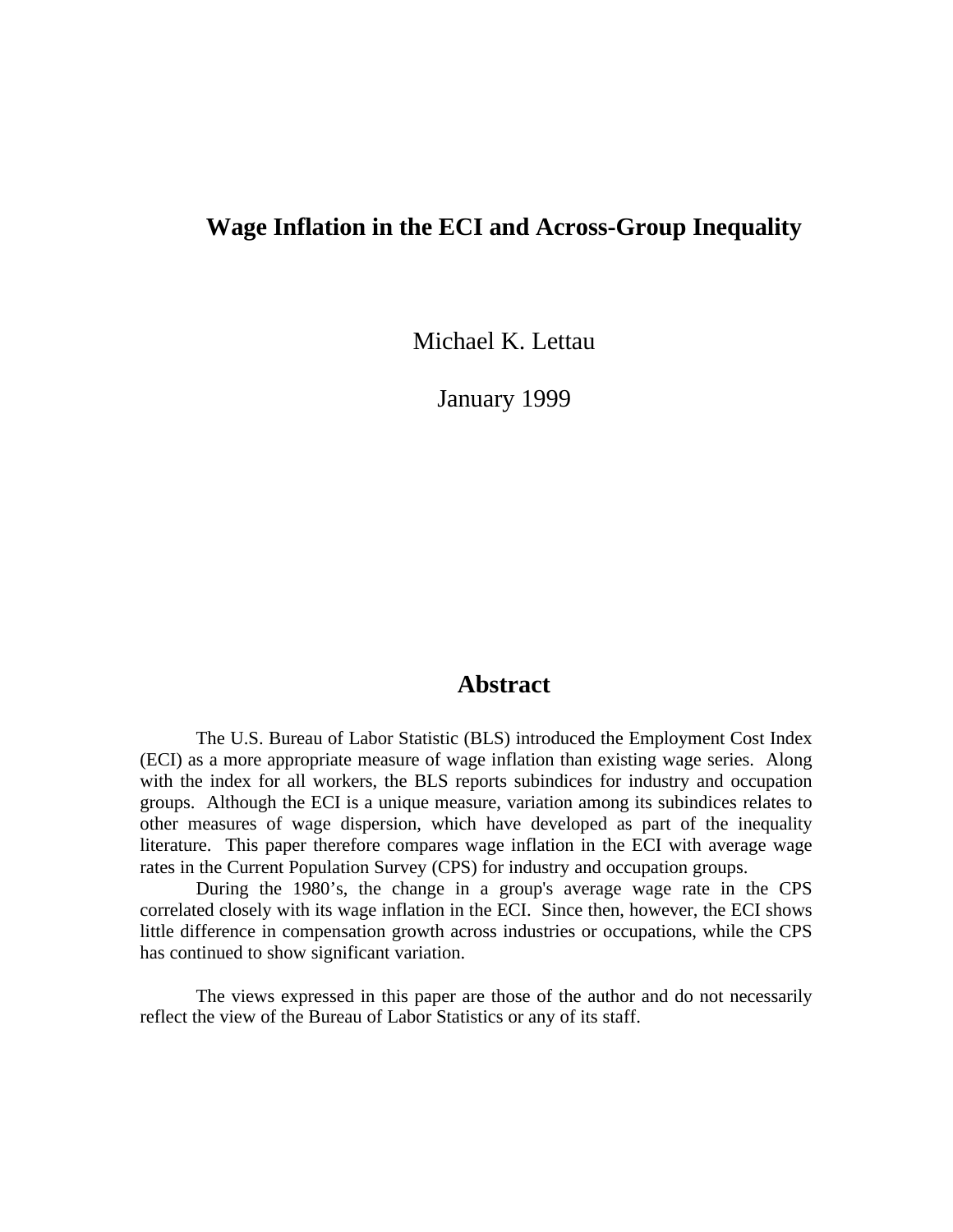Many authors document a widening of the wage distribution in the United States over the last 25 years, especially during the  $1980$ 's.<sup>1</sup> In measuring inequality, authors often divide the dispersion of wage rates between within-group and across-group variation, where demographic characteristics such as age and education define the skill groups of workers. In the 1980's, the across-group variation increased, which augmented an overall increase in the variance of wages. That is, average wage rates among the various groups of workers diverged during that period.

Average wage rates provide one measure of wage inflation over time. However, the Bureau of Labor Statistics developed the Employment Cost Index (ECI) in the 1970's in response to requests for a wage-inflation measure that is free of changes in the composition of jobs over time. The wage series then available provided little or no control for shifts over time in the mix of workers in the labor market. By following a panel of jobs over three-month periods, the ECI would represent more accurately how much a firm expects to raise its compensation to retain its labor input. Indeed, since the inception of the ECI, the topside indices for all civilian and all private workers have generally grown at different rates than average wage series.<sup>2</sup>

Although the topside indices are the ECI series watched most closely, several subindices are reported also, notably for industry and occupations groups. These subindices provide an opportunity to compare trends in the ECI with trends in average wage rates for the subgroups, thereby linking wage inflation from the ECI with results

 $\overline{a}$ 

<sup>&</sup>lt;sup>1</sup> For example, see Bound and Johnson (1992), Levy and Murnane (1992), and the symposium on wage inequality in the Spring 1997 issue of the Journal of Economics Perspectives.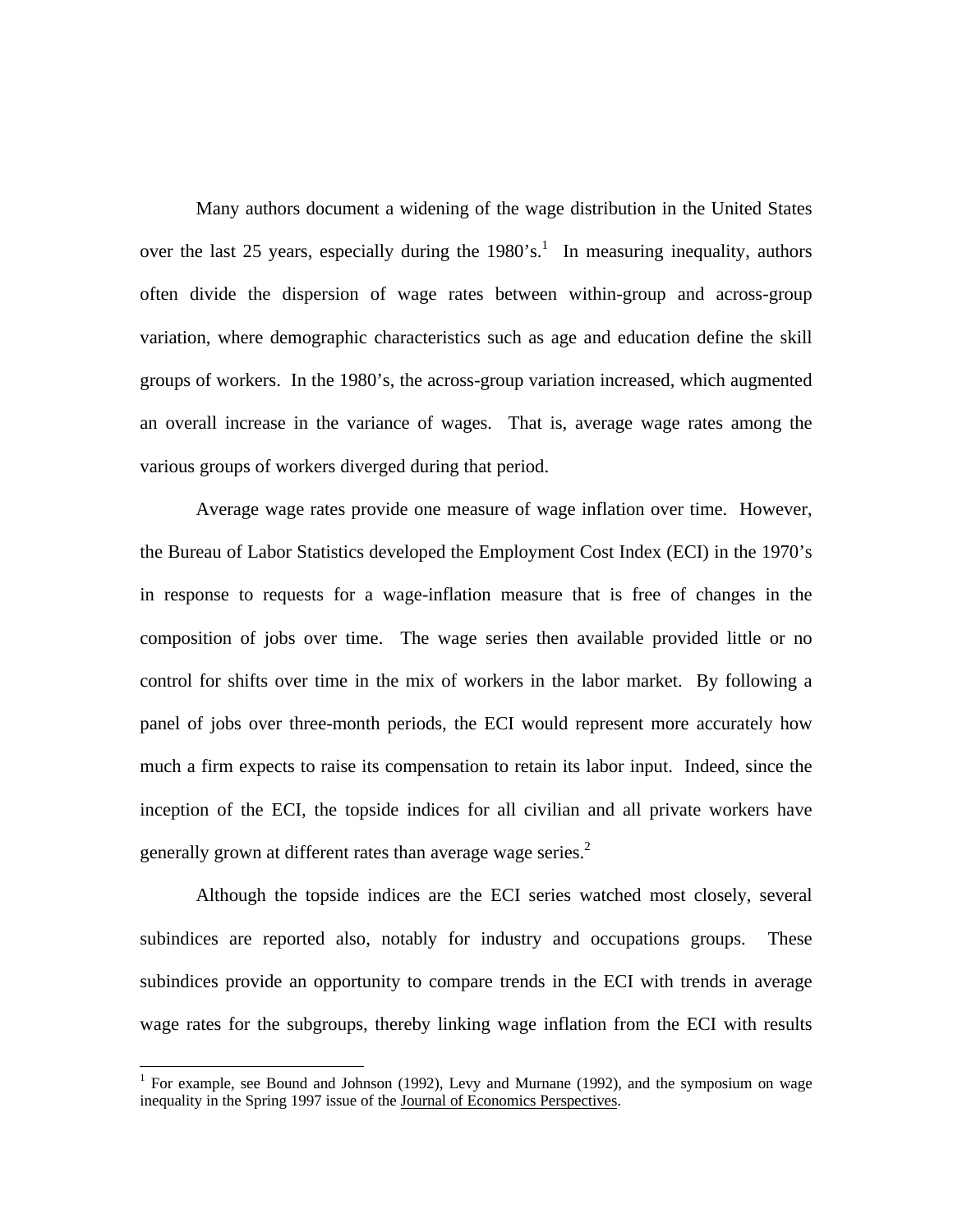from the inequality literature. This paper is therefore organized as follows. The next section describes the calculation of the ECI and presents an equation to document its growth among industry and occupation groups. The section then defines across-group variation from the inequality literature and relates its change over time to wage inflation for the groups in the ECI. Industry and occupation define the skill groups because the ECI does not collect demographic information about workers. Previous studies, which primarily use data from the Current Population Survey (CPS), are not directly comparable because they define skill groups by age, education, and other demographic characteristics. Therefore, the empirical section compares wage growth in the ECI and the CPS when parallel specifications are used. The final section summarizes.

The results suggest that, during the 1980's, the variation in wage growth among industry and occupation groups in the ECI was quite similar to the corresponding change in average wage rates in the CPS. Thus, for those years, average wage rates for the groups accurately represent the variation in wage inflation incurred by employers for the same labor input over time, at least with workers defined by their industry and occupation. Since then, however, the ECI has shown much less systematic variation in wage inflation among the groups, while the CPS has continued to show systematic differences in the growth of average wage rates among the industry and occupation groups.

#### **I. Empirical Specification**

#### **A. Calculation of the ECI**

 $2^2$  See Lettau, Loewenstein, and Cushner (1997b) and results below.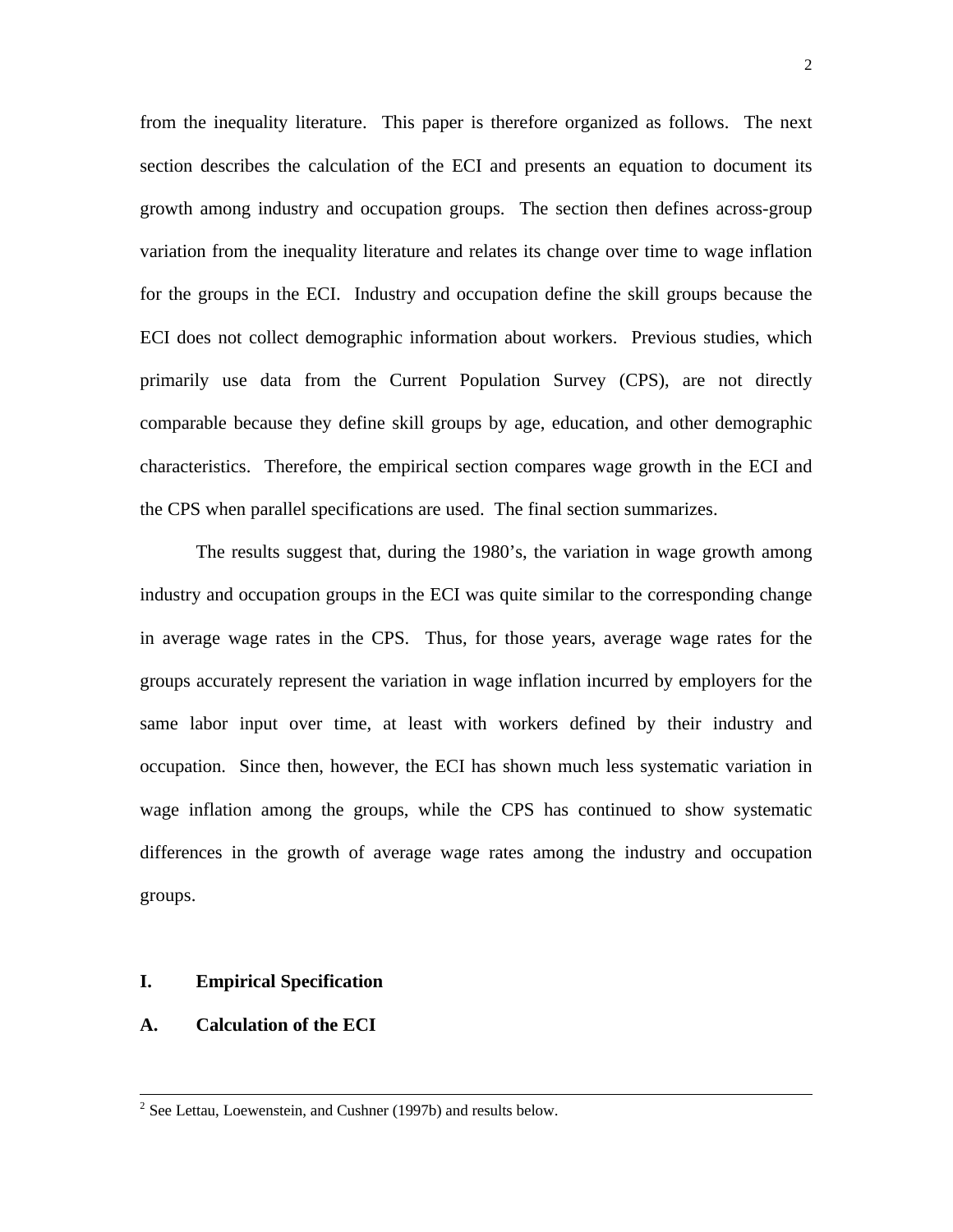The Employment Cost Index is the aggregation of wage rates for the sample of jobs matched between the current period and the period three months prior. The aggregation occurs in two steps. In the first step, the change in the wage rate is estimated for about 650 categories of labor, which are defined by the intersection of industry and occupation groups. The change equals the average wage rate in the current quarter divided by the average wage rate in the previous quarter among jobs in the category. Each job gets the same sample weight in the two quarters. In the second step, following a Laspeyres index formula, the change in compensation for the categories are combined using fixed employment weights from a base period.<sup>3</sup>

When the ECI micro data from multiple periods are pooled, a natural specification to compare the growth in wage rates among industry/occupation groups is the following.

[1] 
$$
E[\Delta \ln(w)] = q'\gamma + x'\delta
$$

The vector q contains dummy variables for each period, while the vector x contains dummy variables for each industry/occupation group. If the log change in the wage rate were regressed on the period dummy variables only, the coefficient estimates would essentially give the three-month change in the ECI for each period.<sup>4</sup> Adding the industry/occupation variables therefore picks up the tendency for the groups' wage rates to grow at different rates in the ECI. Data from multiple periods are pooled because the three-month change in wage rates is quite noisy. Many of the jobs show no change while

<sup>&</sup>lt;sup>3</sup> For more information, see **BLS Handbook of Methods** (1997) and Lettau, Loewenstein, and Cushner (1997a).

<sup>&</sup>lt;sup>4</sup> There are slight differences. Because of the log functional form, the regression uses differences in geometric means rather than ratios of arithmetic means. Also, the fixed employment weights are not applied. However, the growth in the ECI has been quite invariant to such minor modifications. See Lettau, Loewenstein, and Cushner (1997a).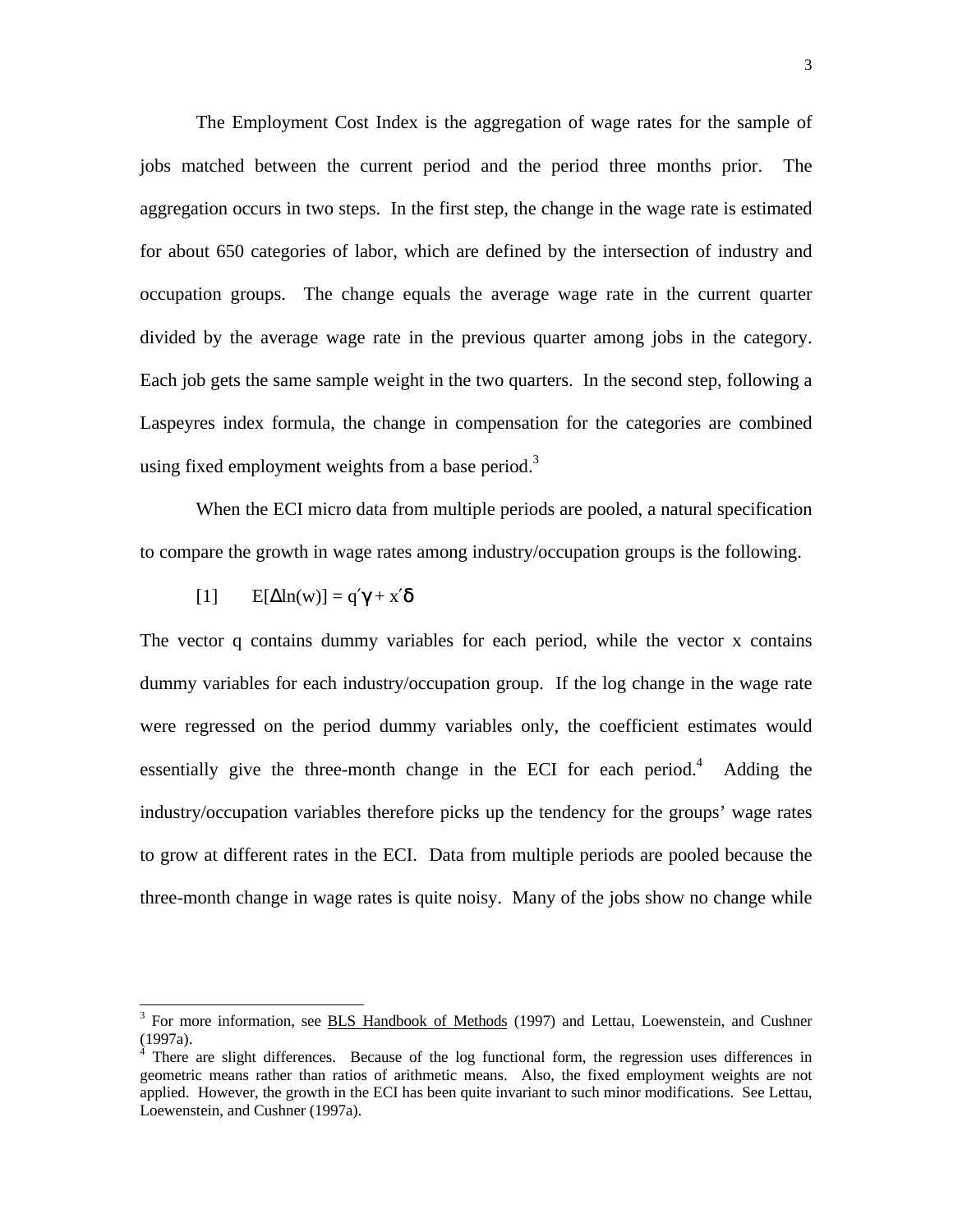others show large changes. Pooling the data allows the industry/occupation coefficients to pick up more systematic variation in wage inflation among the groups.

Although the primary purpose of this paper is to estimate the industry/occupation parameters in equation [1] for the ECI, the context in which to consider these estimates is to compare them to trends in average wage rates for the groups, which previous studies on inequality have developed. Therefore, the next subsection puts the parameters from equation [1] into the context of the inequality literature.

#### **B. Across-Group Variation**

 The inequality literature uses the analysis-of-variance formula to divide the overall variance in wage rates for a cross-section of workers between within- and acrossgroup variation.

[2] 
$$
V[\ln(w)|Z] = E_x\{V[\ln(w)|X,Z]\} + V_x\{E[\ln(w)|X,Z]\}
$$

The vector X defines the groups, while the vector Z represents control variables. The second term on the right-hand side of equation [2] shows the variance in average log wage rates among the groups defined by X, controlling for the variables in Z. Not surprisingly, the parameters in equation [1] relate to the change in the second term over time.

It helps to rewrite equation [1] in its log wage form and to be more explicit about the control variables.

[3] 
$$
E[\ln(w)|x,z,q] = z'\beta + q'\alpha + x'\pi + t\cdot x'\delta
$$

The vector q still contains dummy variables for each quarter, although its parameter vector is redefined for levels rather than first differences. The vector of dummy variables for each industry/occupation group is now additionally multiplied by a time trend t,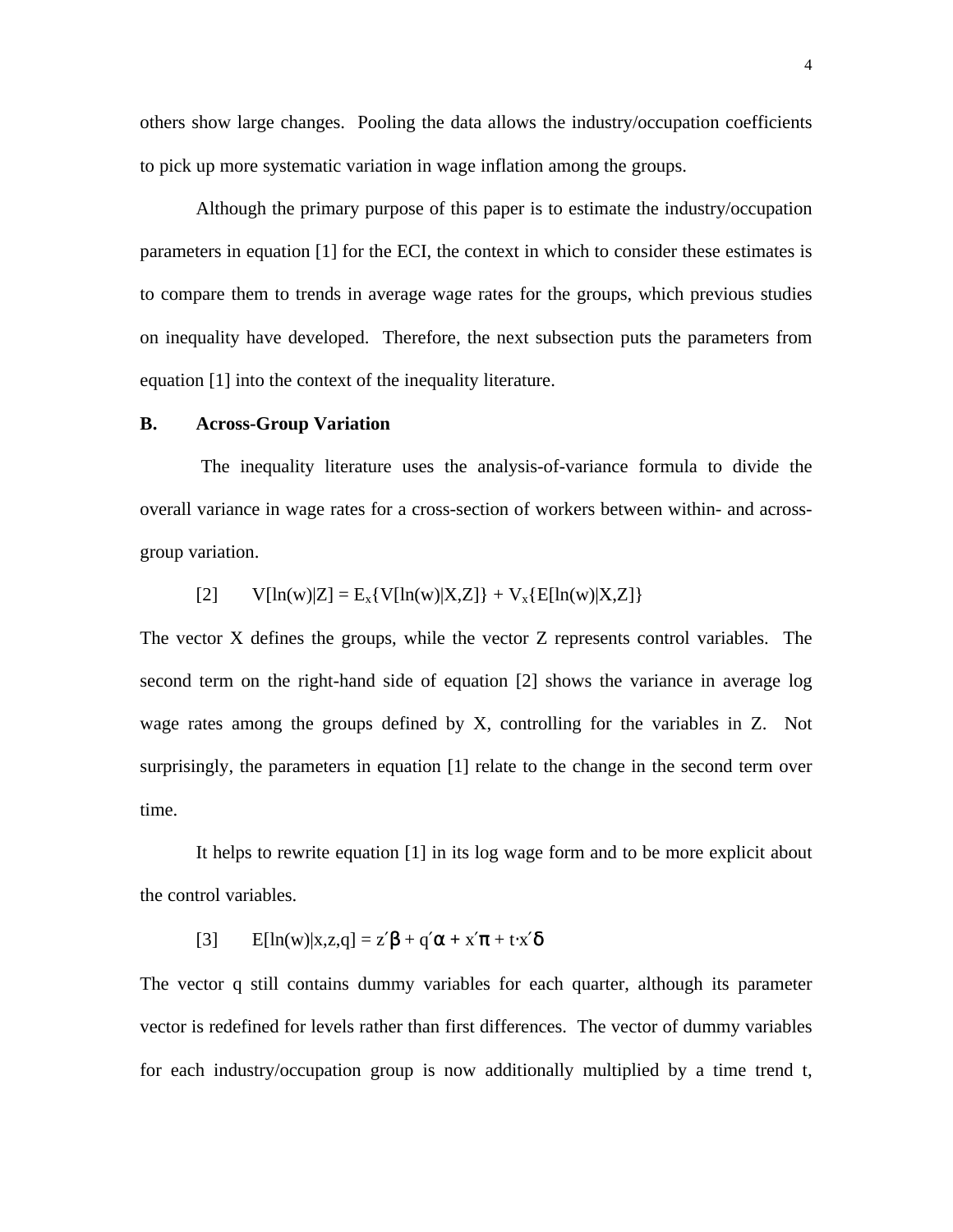which increments by one for successive three-month periods, starting at zero for three months prior to the first current period. Equation [3] is equivalent to equation [1] when the vector z contains a dummy variable for each job in adjacent periods. But also consider equation [3] as a general specification for the average log wage for the groups defined by x and conditioned on the time period and the variables in z. With this structure and assuming a fixed distribution of X over time, the change in the across-group variance between period t and t-1 equals the following.

[4] 
$$
\Delta V_x\{E[\ln(w)|X,Z]\} = (2 \cdot t - 1)V_x(\delta) + 2 \cdot Cov_x(\pi, \delta)
$$

The V( $\delta$ ) term equals the variance among the parameters in  $\delta$ , while Cov( $\pi$ , $\delta$ ) equals the covariance between the parameters in  $\pi$  and  $\delta$ .

Previous results from the CPS imply that, in the 1980's, wage rates grew at different rates among age/education groups, and groups with a higher growth rate tended to be the groups with a higher initial wage. Thus, both terms on the right-hand side of equation [4] were positive, which led to increased dispersion. Because industry and occupation defines the skill groups in this paper, results for age/education groups are not strictly comparable. Therefore, the empirical section also reports estimates of the standard deviation among the parameters in  $\delta$  for the CPS to provide a context for the ECI estimates.

The standard deviation for the ECI, denoted by  $\sqrt{V_x(\delta^{ECI})}$ , is based on the parameters from equation [1]. The standard deviation for the CPS, denoted by  $\sqrt{V_x(\delta^{CPS})}$ , is based on the parameters from equation [3], with the control variables in z equal to dummy variables for five age categories, four education categories, and four census region categories, and dummy variables for whether the worker is white, male, married,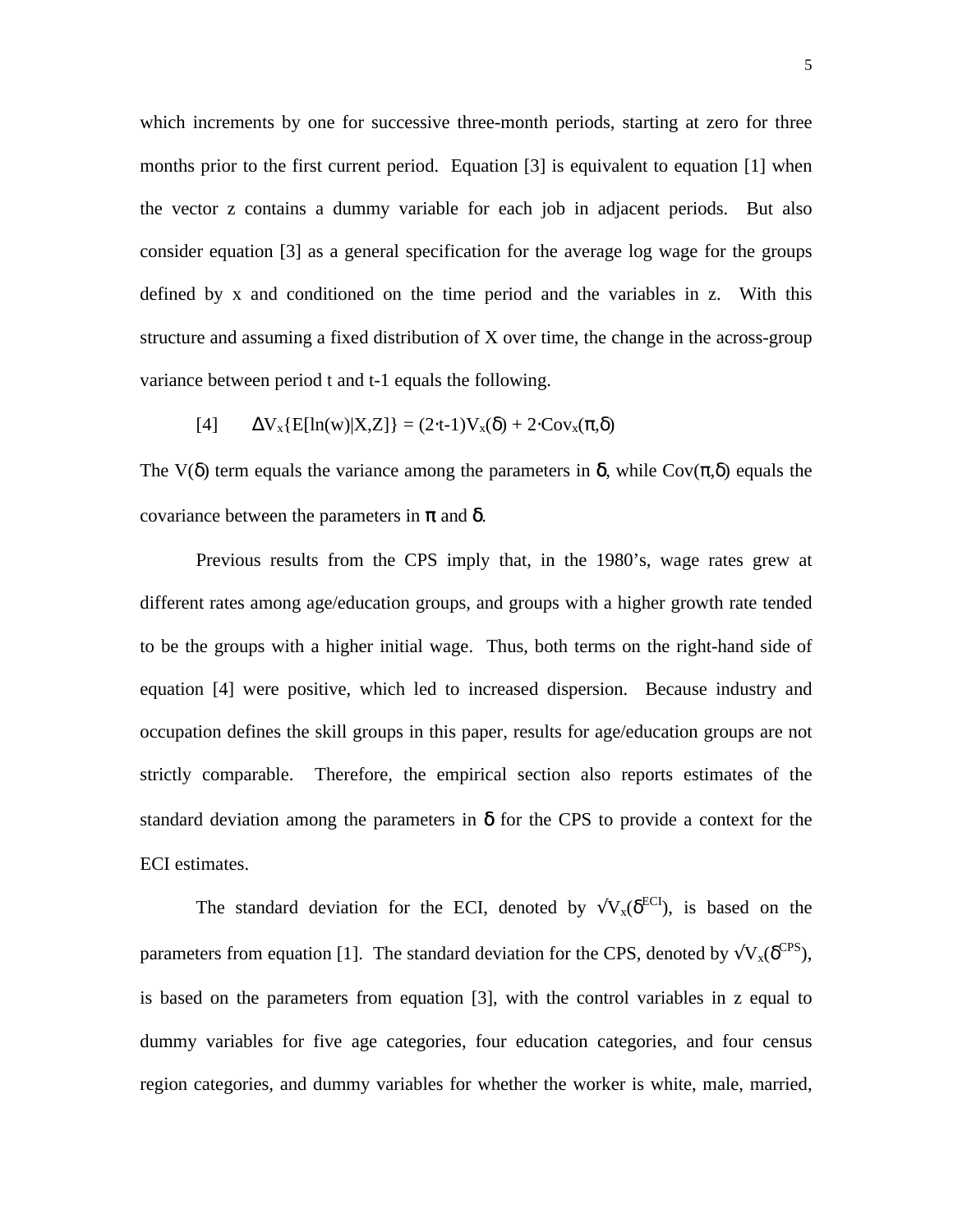part-time, and covered by a collective bargaining agreement. Consequently, the CPS parameters show the growth in average wage rates for the industry/occupation groups, adjusted for the change in the distribution of these characteristics over time, while the ECI parameters show wage inflation for the industry/occupation groups within the same job.

Because the ECI is designed to measure wage growth, the empirical section concentrates on the dispersion among the parameters in  $\delta$ , rather than a complete estimate of the change in across-group variation over time. In fact, the job dummy variables subsume the industry/occupation dummy variables for the ECI in equation [3], so the parameters in  $\pi$  are not identified.<sup>5</sup> Nonetheless, the empirical section does report some information on the across-group variation, using the initial level of wages from the CPS.

#### **II. Data**

The paper uses micro data from the Employment Cost Index and the Current Population Survey. The ECI data are available for four months of the year: March, June, September, and December. The CPS data are from outgoing-rotation groups, and they are restricted to March, June, September, and December to match the ECI. The data run from June 1981 through December 1998. As mentioned above, authors using the CPS generally define the skill groups based on demographic information such as age and education, but this paper defines categories of workers by the intersection of nine major industries and nine major occupations. The appendix discusses many further details of the CPS and ECI data.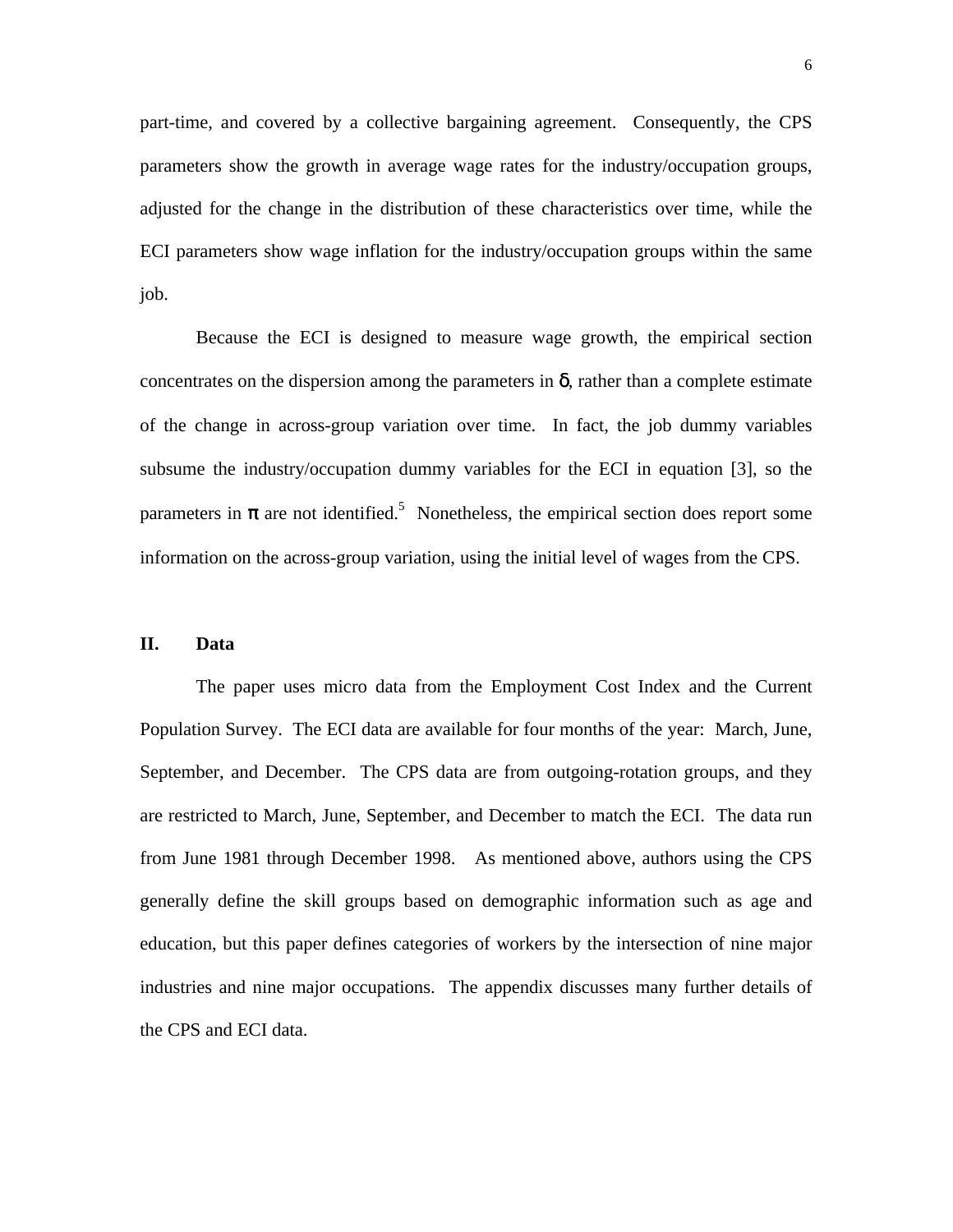The nine industries and nine occupations define the industry/occupation groups, so the parameter vector  $\delta$  contains 81 elements. The first element is defined arbitrarily as zero. The regressions use the sample weights from the CPS and the ECI. Also, the weighted frequency for each industry/occupation group is calculated using data pooled across all the periods. This provides a frequency vector **f**. In addition, variance matrices **V** that correspond to  $\delta$  are estimated for the CPS and the ECI. The variance matrices are used to adjust the measures of dispersion among the parameters for expected variation due to sampling. The appendix discusses the adjustment in detail.

#### **III. Empirical Results**

#### **A. Main Results**

 $\overline{a}$ 

Table 1 shows dispersion statistics among the industry/occupation parameters using data for the entire period, June 1981 through December 1998. The table shows the standard deviation both before and after the adjustment for sampling variation. The estimates for the correlation with the CPS parameters use the adjusted standard deviations, so they can be greater than one. The standard deviation and correlation statistics use the frequencies for each industry/occupation group from the CPS. Although not shown, the results are similar when frequencies from the ECI are used.

The top third of Table 1 shows results across the 81 industry/occupation parameters, while the middle and bottom thirds show results across the nine industries and the nine occupations, respectively. The nine industry parameters equal the weighted average of the 81 industry/occupation parameters across occupations. The corresponding

<sup>&</sup>lt;sup>5</sup> Strictly speaking, it is also contradictory to discuss variation in expected wage growth across industries and occupations conditional on a job, because holding a job constant also holds the industry and occupation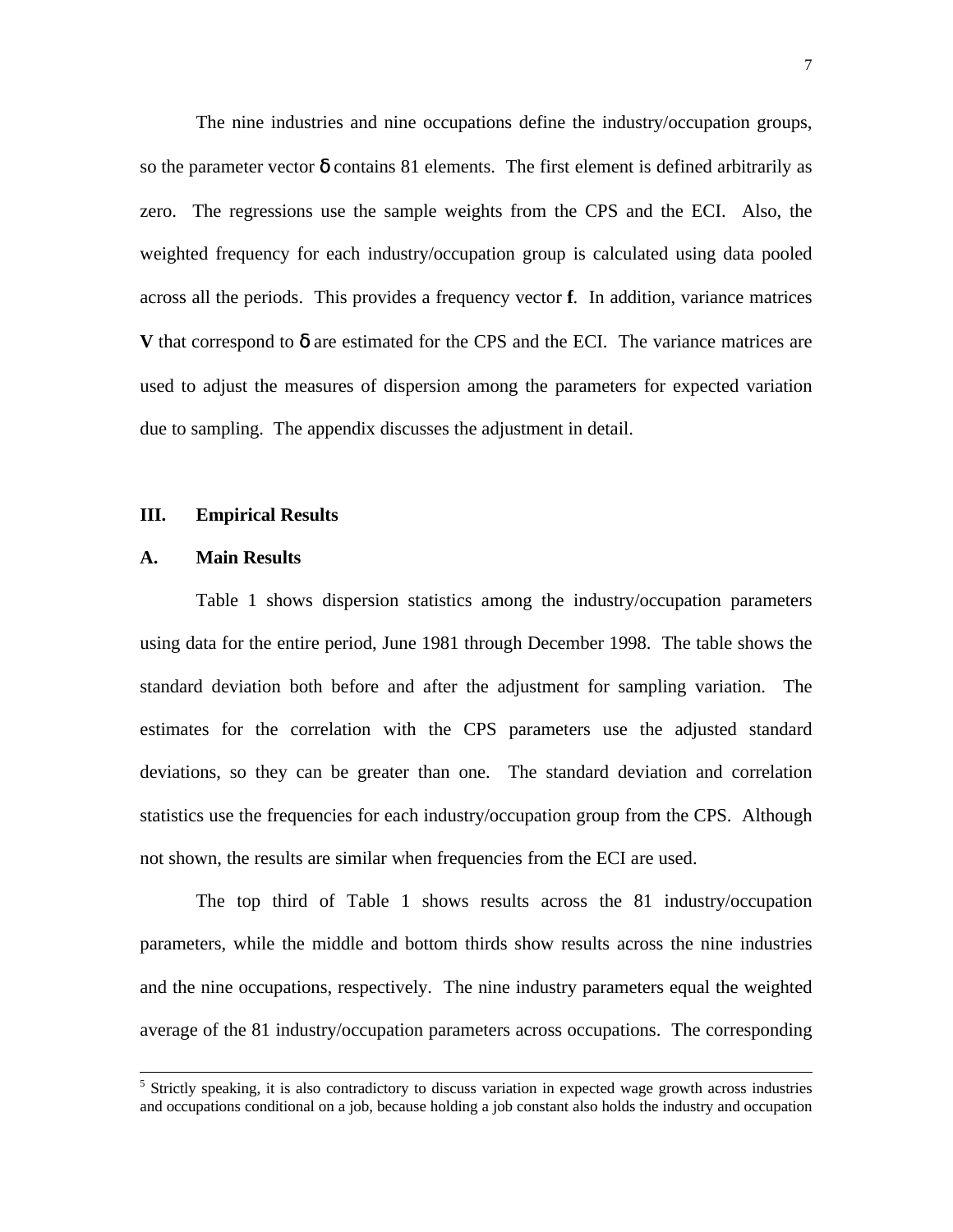procedure is used to calculate the nine occupation parameters. The final column of the table shows the test statistic for the joint hypothesis that all groups have the same growth rate.

Table 1 includes results for total benefits and total compensation from the ECI for completeness, but the primary comparison is between the CPS and the ECI for wages. As the final column shows, the hypothesis that the wage rate for all industry/occupations groups grew at the same rate is rejected at five percent for both the CPS and the ECI. The adjusted standard deviation among the 81 industry/occupation parameters is virtually the same for the CPS and the ECI for wages at  $1.30 \times 10^{-3}$  and  $1.33 \times 10^{-3}$ , respectively. To give an idea of the magnitude of these values, the average three-month change in the log wage rate for the ECI over the period is  $9.40 \times 10^{-3}$ , which translates into about a 3.8 percent annual growth rate. Therefore, the standard deviation for an industry/occupation group is 14 percent of the overall growth rate. The adjusted correlation between the CPS and ECI parameters is also fairly high at 0.69.

The results for the nine industries and nine occupations in the middle and bottom of Table 1 are also quite similar between the CPS and the ECI for wages. The adjusted standard deviation across the industries is the same within rounding. Moreover, while the adjusted standard deviation across the occupations is slightly lower for the ECI than the CPS, their difference is small in magnitude and the correlation between the two is quite high at 0.79.

Table 1 gives only measures of dispersion among the parameter estimates for the groups, so Chart 1 shows the individual estimates for the nine occupations to illustrate their magnitude more clearly. The parameter estimates are differenced from their

-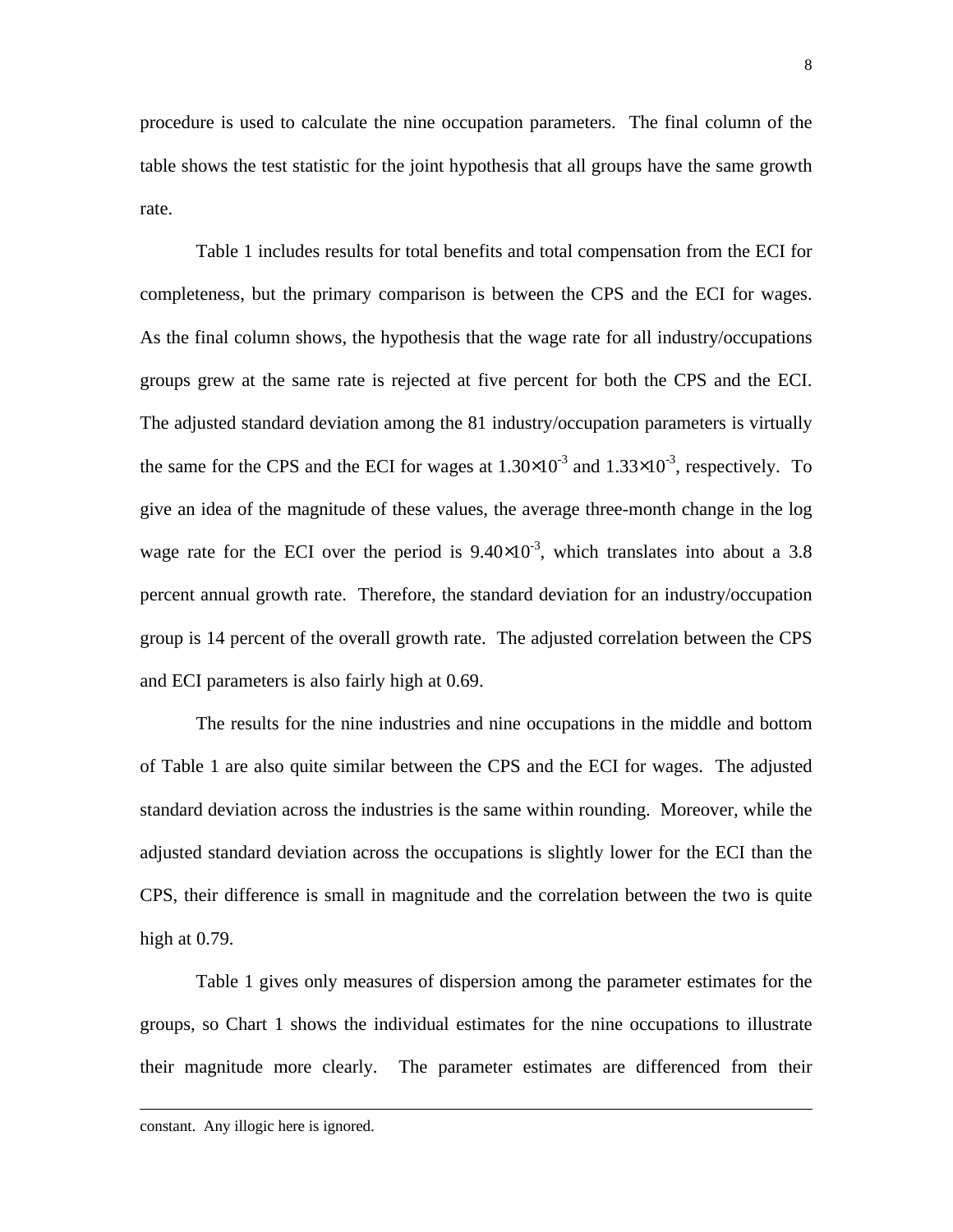weighted average to set the mean to zero. The chart makes apparent the similar variance and the high correlation between the ECI and the CPS parameter estimates. Only the estimates for sales and service occupations differ in sign. In fact, the results are close enough that it is worth reiterating that the ECI and CPS parameters for the industry/occupation groups are not hypothesized to be the same. The CPS shows trends in average wages controlling for broad changes in the demographic characteristics of workforce, while the ECI measures the wage inflation an employer expects to incur for its labor input. Indeed, breaking the entire sample period into subperiods reveals more substantive differences between the estimates for the ECI and CPS.

As mentioned above, the ECI micro data on the change in the wage rate are quite noisy. In terms of a coefficient of variation, the standard deviation of the three-month log change ranges from five to eleven times the sample mean for the periods between March 1986 and December 1996. Pooling the data from multiple periods helps counterbalance the noise to find systematic differences in wage growth among the industry/occupation groups. The drawback, of course, is that the differentials are constrained to be constant across the periods. Therefore, the next set of tables reports results for subperiods, through incorporating dummy variables into equations [1] and [3].

Equation [5] shows the specification used for the ECI, where j is the index for the subperiods,  $t_i$  equals the period three months prior to first current period in the subperiod, and the indicator function  $1[t>t_i]$  equals one if the current period is later than  $t_i$ , zero otherwise.

[5] 
$$
E[\Delta \ln(w)] = q'\gamma + \Sigma_j 1[t > t_j] \cdot x' \delta_j
$$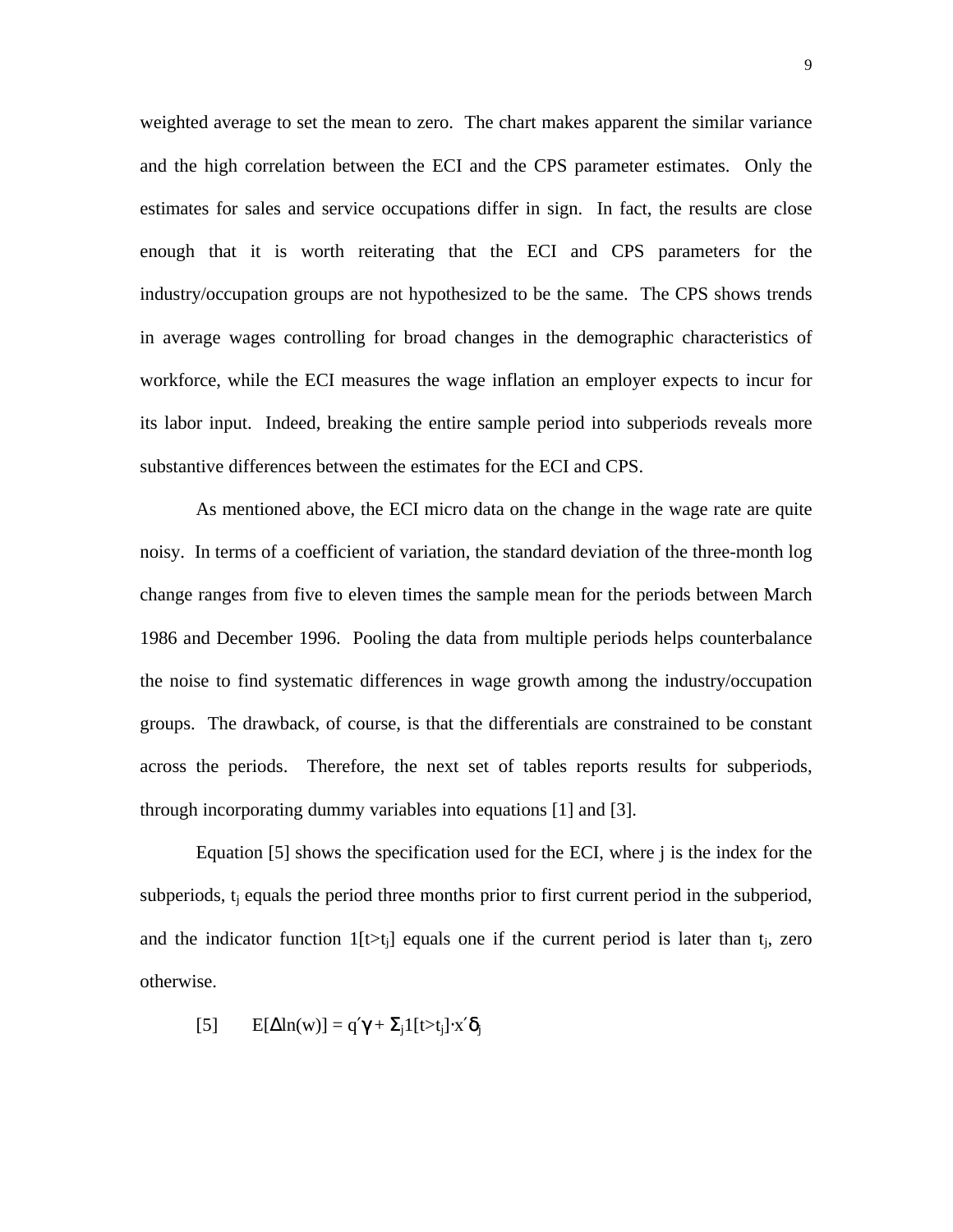For example, the expected change for an industry/occupation group in a period from the subperiod j equals the period's coefficient in  $\gamma$  plus the sum of the group's coefficients in  $\delta_1$  through  $\delta_1$ . Equation [5] uses the accumulation of coefficients for the previous subperiods, rather than a separate coefficient for each subperiod, because it makes the mapping to the log-wage specification easier. The first difference in equation [5] translates into a spline function for the expected log wage.

$$
[6] \qquad E[ln(w)] = z'\beta + q'\alpha + x'\pi + \Sigma_j 1[t \gt t_j] \cdot (t-t_j) \cdot x'\delta_j
$$

Equation [6] is used for the CPS.

Tables 2 and 3 show results for two subperiods, with March 1990 used as the break. March 1990 was chosen for two reasons. First, many of the CPS results from previous studies refer to the 1980's, so they provide a more appropriate context for ECI results that are likewise restricted to the 1980's. Second, the two periods correspond roughly in terms of the business cycle. Both begin with recessionary periods followed by a longer period of expansion.

Table 2 shows dispersion statistics for the earlier subperiod, June 1981 through March 1990. The hypothesis that wage rates grew at the same rate for all the industry/occupations groups is again rejected at five percent for both the CPS and the ECI for wages, as are the corresponding hypotheses for the industry and occupation groups. The standard deviations are larger in magnitude than for the entire period, but nominal wage rates grew at a higher rate during the subperiod also. The average three-month change in the log wage rate for the ECI translates into a 4.5 percent annual growth rate, so the deviation around the growth rate might be expected to be higher also.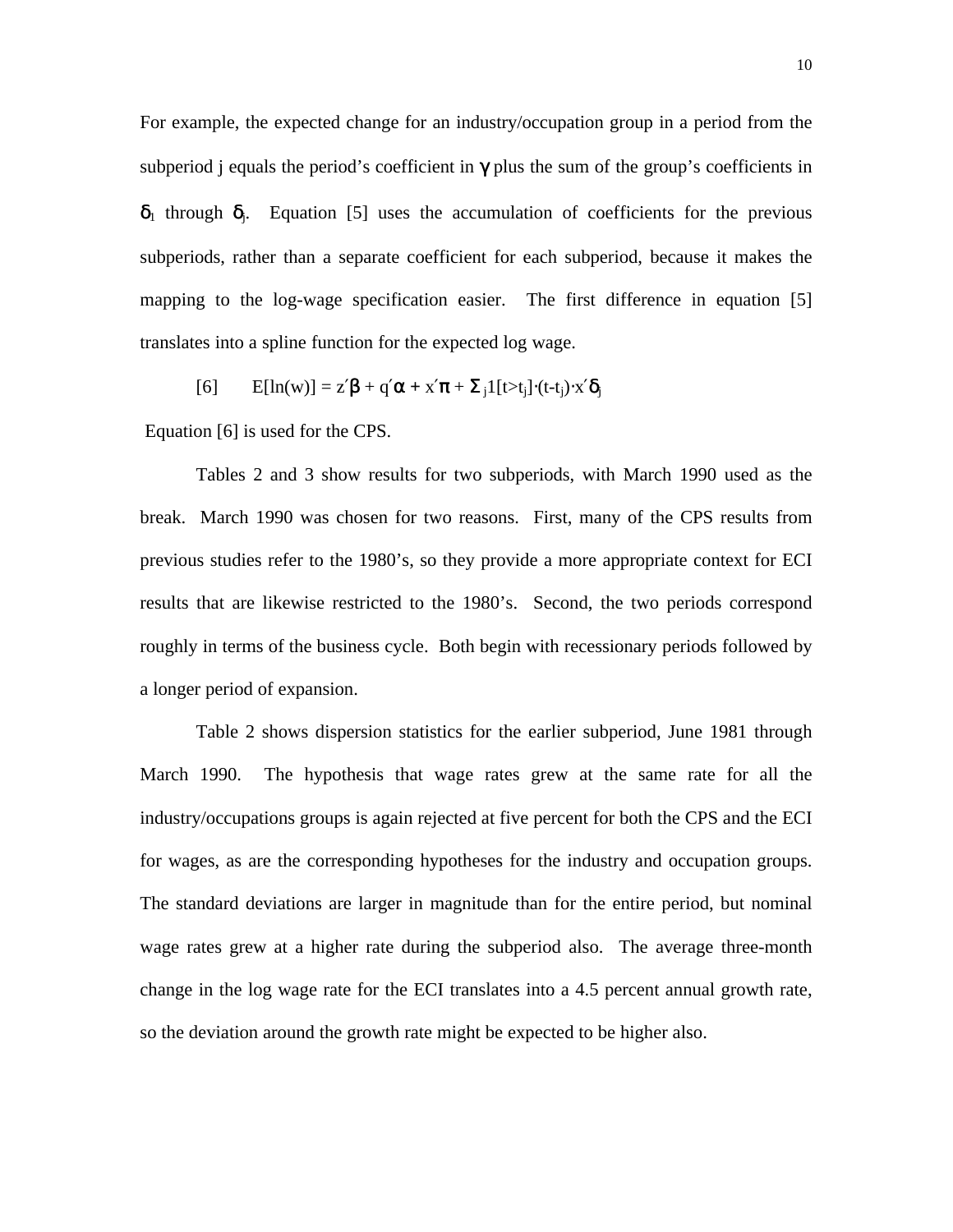Of the results in Table 2, the dispersion measures for the nine occupations probably fit the expected relationship between the ECI and CPS. Previous studies suggest that skill-biased demand shifts explain the stronger growth in average wage rates for some groups relative to others. The growth in average wage rates likely occurred not just through stronger wage growth within jobs, but also through the creation of and movement toward higher-paying jobs within the group. Under this scenario, the ECI will show less variation because it picks up only the wage growth within jobs. However, for the industry/occupation and the industry groups, the standard deviation estimates are actually higher for the ECI than the CPS, not lower.

Thus, for the 1980's, the variation in the growth of average wage rates among the groups from the CPS does not substantially overstate nor misrepresent the variation in wage inflation incurred by employers to retain their labor input. The same is not true for the years since then, however. Table 3 shows results for the second subperiod, March 1990 through December 1998. The standard deviation estimates for the ECI are small in magnitude, both relative to the CPS in the same period and the ECI in the earlier period. Moreover, while the growth rates for the various groups continue to be jointly significant for the CPS, the hypothesis that the wage rates for various groups all grew at the same rate cannot be rejected at five percent for the ECI. In fact, for the industry/occupations groups, the expected variation due to sampling error is large enough that the adjusted standard deviation estimate becomes negative. Therefore, since 1990, employers have not incurred substantially different rates for wage inflation for some workers relative to others, at least with the workers defined by industry and occupation groups.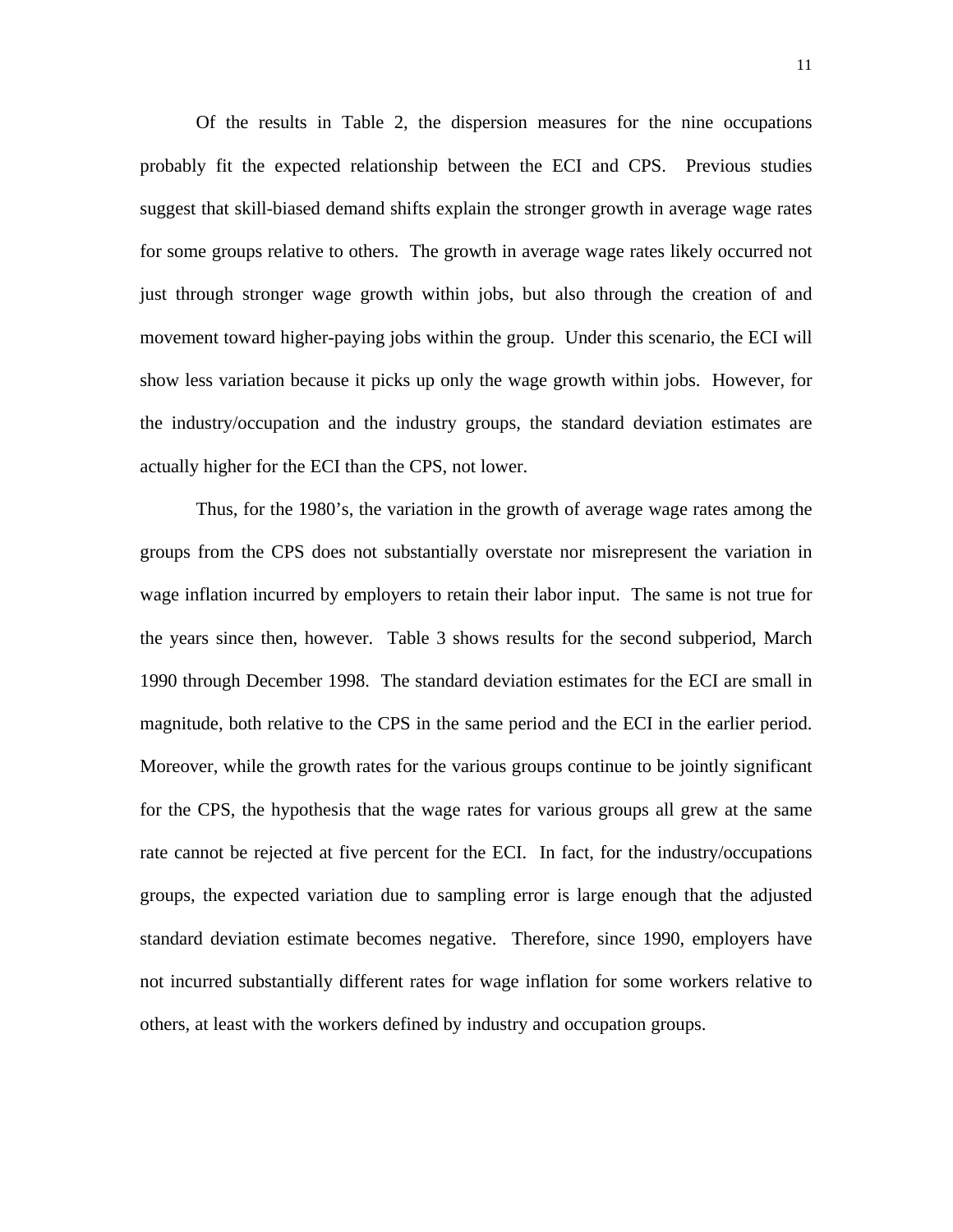The difference in the results for the two subperiods leads to the question of how the results vary over time under a less structured specification, which does not force the differentials in wage growth for the groups to be constant within the subperiods nor chooses a break period arbitrarily. Equations [7] and [8] show general specifications for the ECI and CPS regressions.

- [7]  $E[\Delta \ln(w)] = q'\gamma + \sum_k 1[t=t_k]\cdot x'\delta_k$
- [8]  $E[ln(w)] = z'\beta + q'\alpha + \sum_k 1[t=t_k]\cdot x'\pi_k$

The ECI specification has a separate change parameter for each group in each period, while the CPS specification has a separate level parameter for each group in each period.

Defining the groups by industries and occupations leads to a prohibitive number of parameters, but consider results with the groups defined by the nine occupations. Chart 2 shows the standard deviations for the ECI and the CPS using the following procedure. For the ECI, the entire period gives 70 times 9 change parameters for the period/occupation combinations. The estimates for these parameters are then regressed on period dummy variables, and the residuals are smoothed separately for each occupation using a kernel estimator. The same procedure is used for the CPS, although the CPS regression gives 71 times 9 level parameters for the period/occupation combinations, so the level estimates are differenced by occupation before they are regressed on the period dummy variables.<sup>6</sup>

The specification in equation [1] used earlier assumes that the expected wage growth for the group, apart from the period coefficient, is constant for each period. Equation [5] allows the group's expected wage growth to be discontinuous at the break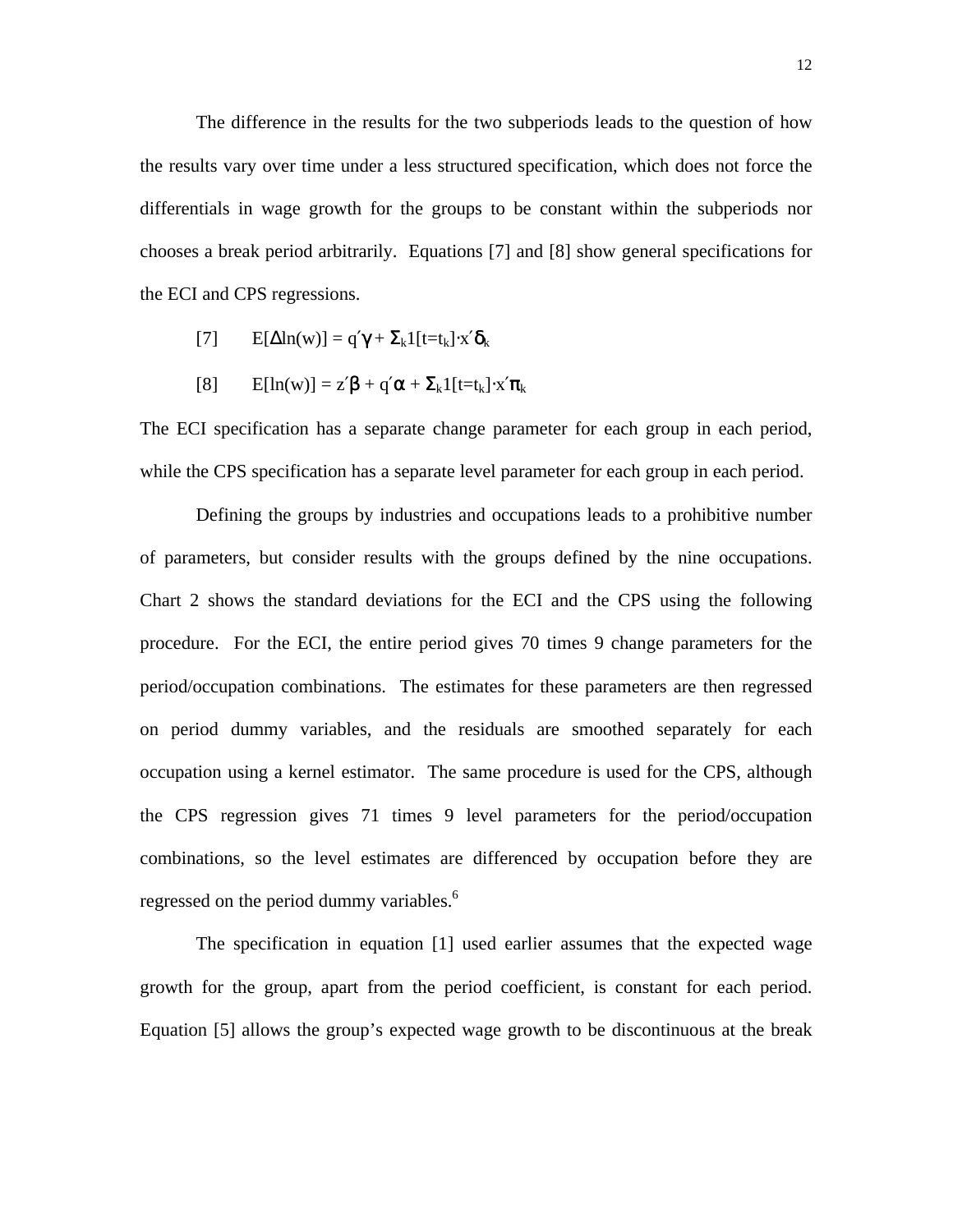period but otherwise constant within the subperiod, apart from the period coefficient. In contrast, the kernel estimator assumes only that the group's expected wage growth, again apart from the period coefficient, is a smooth function over time. Chart 2 shows the standard deviation estimates among the nine occupations, both before and after the adjustment for sampling variation. The kernel estimates use the normal density function and a bandwidth of eight periods (two years). Like many kernel estimates, the results are sensitive to the choice of bandwidth. Also, even though Chart 2 shows the variation among nine kernel estimates, not the individual estimates themselves, the standard deviations still undulate over time, as can be typical of moving averages of noisy data.

Chart 2 is reported because the results for the subperiods in Tables 2 and 3 may misrepresent the decline in the variance of wage inflation among the occupations, due to the arbitrary choice of the break period. The kernel estimates do suggest some fluctuation within the 1980's. For the CPS, the variation was quite high in the early 1980's, but it declined precipitously to where its standard deviation was lower than the corresponding estimate for the ECI by the late 1980's. The standard deviation for the ECI also declined during the 1980's, but its decline was steadier. For the 1990's, in Table 3, the unadjusted standard deviation for the ECI was only 52 percent of the magnitude of the CPS, and the hypothesis that wage inflation for all occupation groups was the same cannot be rejected. In chart 2, except for the upturn of the CPS in the last several periods, the differential between the ECI and the CPS is never quite that large. This is due in part to the forced smoothness in the kernel estimates. When the kernel estimates are allowed to be discontinuous between the 1980's and 1990's, the ECI

 $\overline{a}$ 

<sup>&</sup>lt;sup>6</sup> When the residuals for the ECI and CPS are regressed on a specification that corresponds to equations [1] and [3], rather than smoothed using a kernel estimator, the results are essentially the same as in the bottom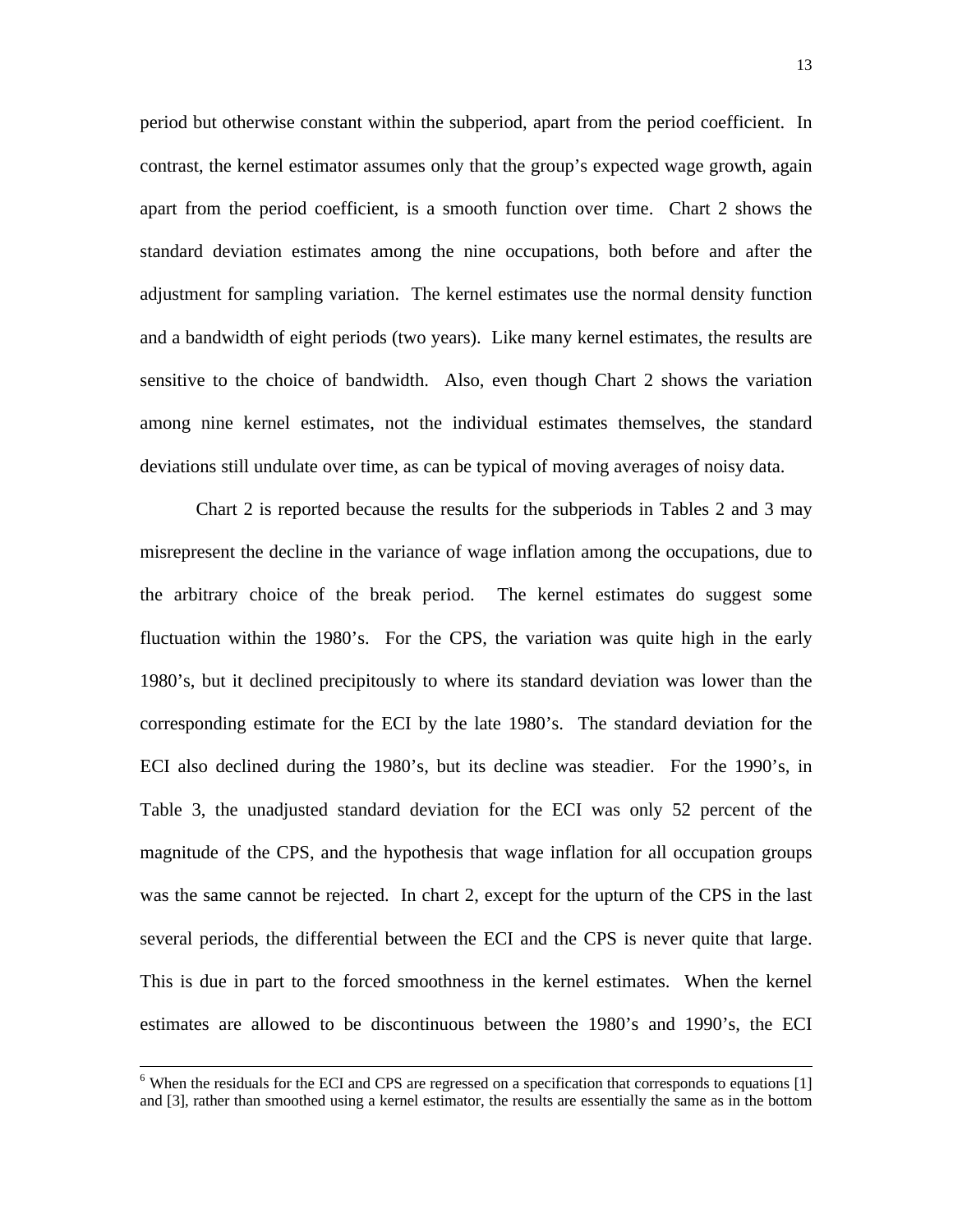variation is a smaller fraction of the CPS variation. The correlation and adjusted correlation between the ECI and CPS are superimposed in Chart 2 on the right-hand axis. When the systematic variation is large in magnitude during the 1980's, the correlation nears one. But when the systematic variation is smaller in magnitude during the 1990's, the correlation is much more erratic and actually becomes negative for several periods.

Taken as a whole, the subperiod results and the kernel estimates imply that, during the 1980's, wage inflation in the ECI was highly correlated with the change in average wage rates in the CPS for the industry and occupation groups. The magnitude of their variation also nets out to be roughly the same, although the change in average wage rates seems first to overstate then to understate the variation in wage inflation. The high correlation breaks down for the 1990's, however, and wage inflation from the ECI no longer seems to differ substantially among the groups, particularly in the most recent periods.

#### **B. Related Issues**

The results presented so far are the main results for the paper. However, to relate wage inflation from the ECI to previous results from the CPS more fully, a few additional issues must be addressed. Foremost is the link between wage inflation and across-group variation from the inequality literature. Also related is the mean wage inflation in the ECI compared with the mean wage growth in the CPS. These final results are based on the kernel estimates for the occupation groups.

#### **1. Across-Group Variation**

Different rates of wage growth for the various groups are generally not sufficient to increase the across-group variance in wage rates. As equation [4] shows, the rates of

 $\overline{a}$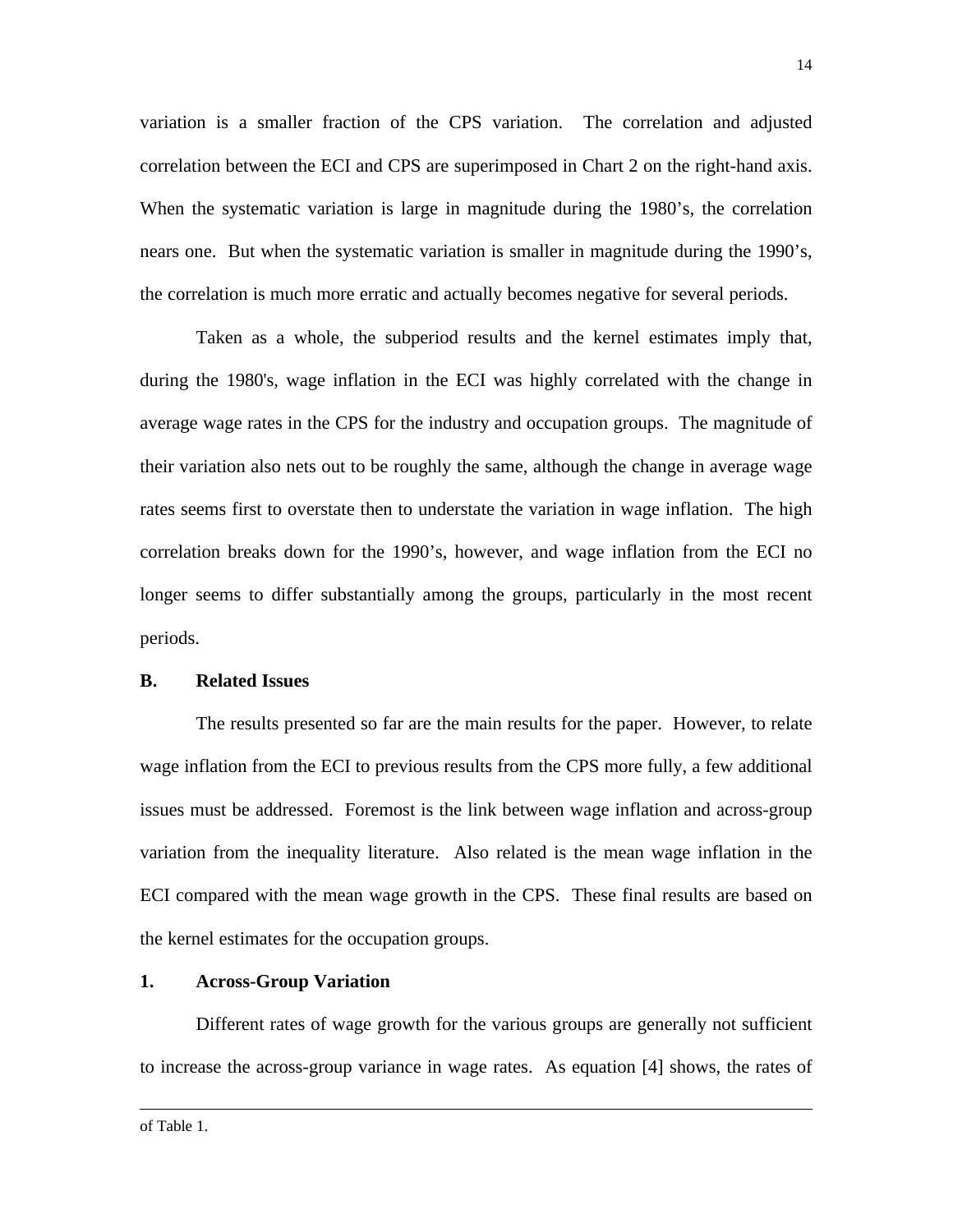growth must also correlate positively with the group's initial wage level. Chart 3 shows the across-group variation for the nine occupation groups. The series labeled "CPS" equals the adjusted standard deviation among the level parameters in equation [8] by period. For the "CPS kernel" series, each occupation's level parameter for the initial period is multiplied by the accumulated sum of the kernel estimates for the log change, which gives a simulated series for the occupation's expected log wage. The chart then shows the adjusted standard deviation among the nine occupations. Not surprisingly, the kernel series is a smoothed version of the across-occupation variation under the general specification. Both suggest that the variation among the occupations increased during the 1980's but leveled off and actually decreased since then, although the decline results from the last four periods so it not yet apparent whether the decline will persist. The ECI kernel uses the same procedure as the CPS kernel, but because the level parameters are not identified in the ECI regression, the CPS estimates for the initial period are used instead. In contrast to the CPS, the ECI variation increased more steadily throughout the period.

It is important to consider Chart 3 in light of the results already discussed, as it leads to the question of whether the trends in average wage rates for occupations continued into the 1990's. Chart 4 shows estimates for the individual occupations using equation [5] and a modified version of equation [6]. Recall that the specifications in [5] and [6] allow the growth parameters to differ between the earlier period, June 1981 to March 1990, and the later period, March 1990 to December 1998, but restrict them to be constant within the subperiod. The modification to equation [6] adds interactions of the industry/occupation variables and the demographic variables with a dummy variable for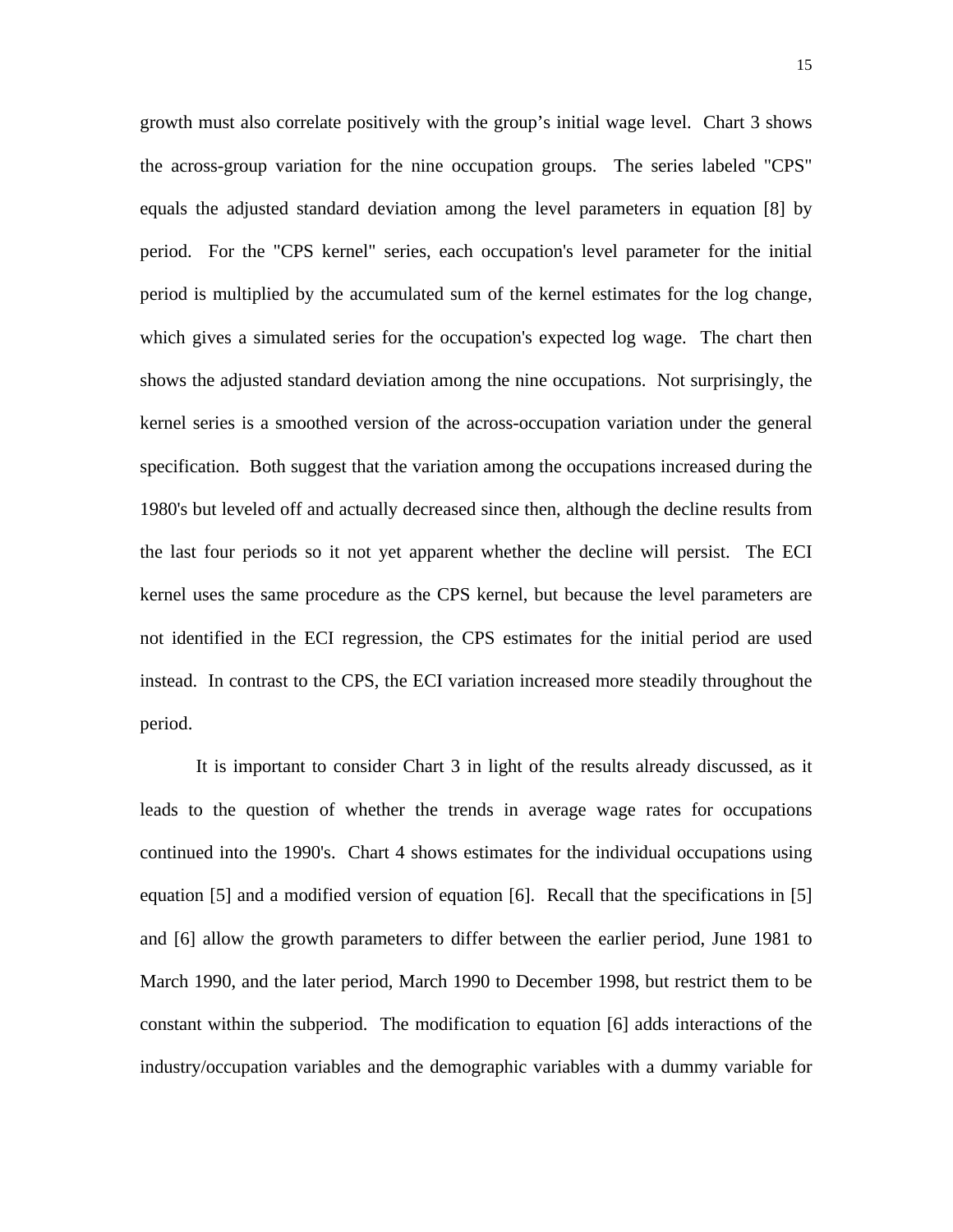the later period, which allows for a more discontinuous break between the subperiods.<sup>7</sup> In Chart 4, the two leftmost bars for each occupation show the wage growth in the earlier period for the CPS and ECI, respectively, while the third and fourth bars show the corresponding growth parameters for the later period. As in Chart 1, each of the four series has its weighted mean set to zero.

Chart 4 reiterates several results from previous charts and tables. But most relevant to across-group variation, it demonstrates the extent to which wage inflation in the ECI and average wage rates in the CPS have diverged from their very similar pattern in the 1980's. For the ECI, the pattern among the occupations more or less continues into the 1990's, but the estimated variance among them diminishes to the point where it is no longer statistically significant. In contrast, the variation among the occupations continues to be significant for the CPS into the 1990's. However, the pattern among them changed to the point where the growth in across-group variation began to reverse.

#### **2. Mean Wage Growth**

 $\overline{a}$ 

The results so far are standard deviations of growth rates among the industry and occupation groups. The mean growth of wages has been largely ignored. Chart 5 shows the three-month change in expected log wage rates. For the ECI, the change for each period equals the average of the occupations' change parameters from equation [7] plus the average of the occupations' kernel estimates. For the CPS, the change equals the average of the first difference in the occupations' level parameters from equation [8] plus the average of the occupations' kernel estimates. Thus, both allow the period effect to be discontinuous but the deviation from the period effect for each occupation is smoothed over time.

 $<sup>7</sup>$  None of the results in Tables 2 and 3 change much when the interactions are added.</sup>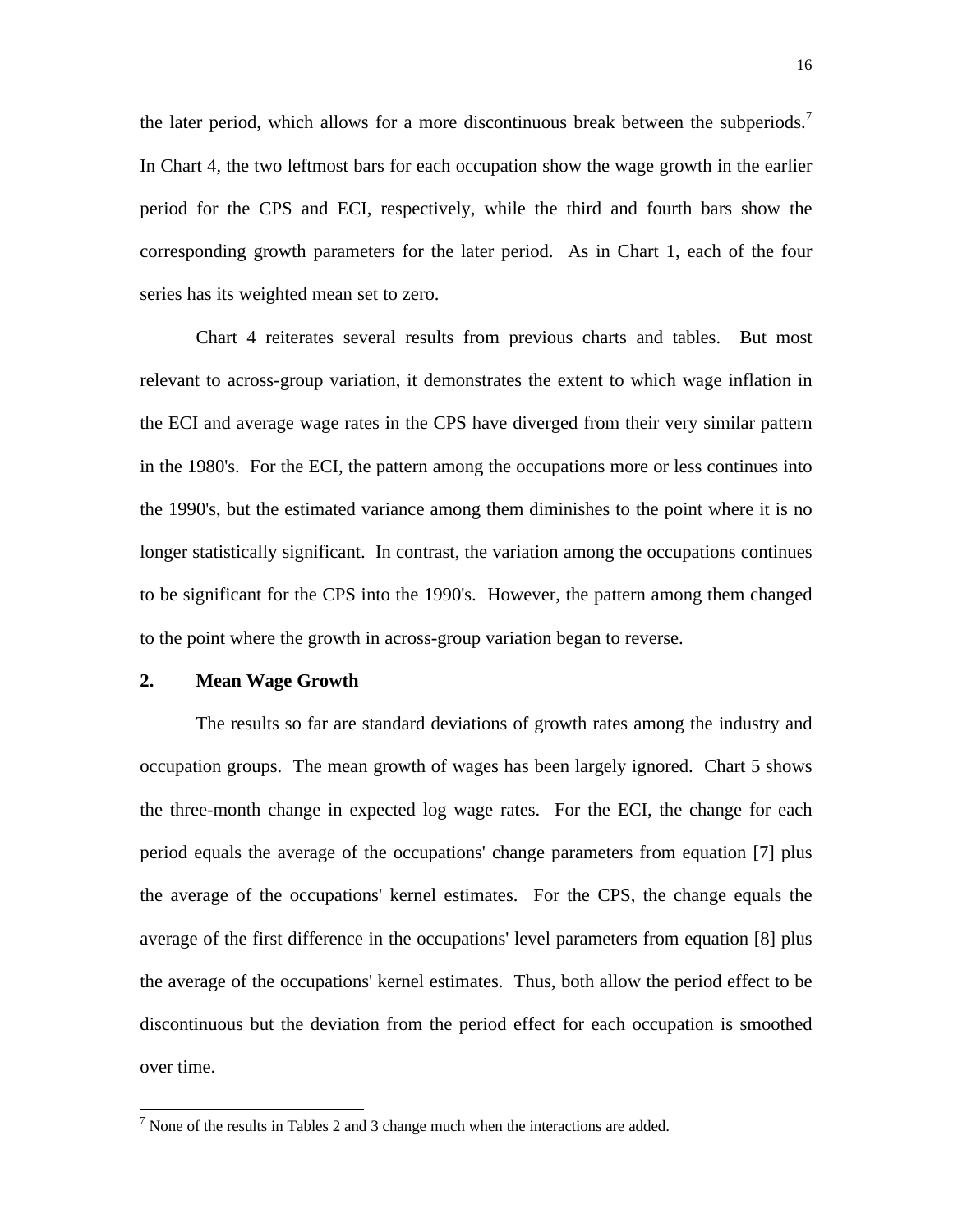Over the entire period, the average three-month change translates into a 3.8 percent annual growth rate for the ECI and a 3.1 percent annual growth rate for the CPS. For the subperiods, with March 1990 as the break, the annual growth rates for the earlier period equal 4.5 and 3.3 percent for the ECI and CPS, respectively, and 3.4 and 2.9 percent, respectively, for the later period. Again, for the reasons cited above, these growth rates are not hypothesized to be the same, and to some extent their difference distinguishes the ECI as a measure of wage inflation. Nonetheless, the lower rate for the CPS does recast the extreme similarity of the variation in wage growth between the CPS and the ECI for the 1980's. If the variation around the mean is expected to increase with the mean, then the CPS variation in wage growth among the groups is relatively larger than the ECI variation in wage inflation, even though their standard deviations are nearly identical in magnitude.

#### **IV. Summary**

The Bureau of Labor Statistics introduced the Employment Cost Index as a unique measure of the change in compensation over time. The ECI provides a purer measure of wage inflation than other wage series because it is based on a panel survey of jobs. The BLS introduced subindices for various groups of workers. The movement of these indices fits readily with previous results from the inequality literature. Moreover, their variation over time describes differences in wage inflation among the groups, which provides a distinct measure for the distribution of wages, one that may be appropriate for some purposes, particularly for issues involving employer behavior.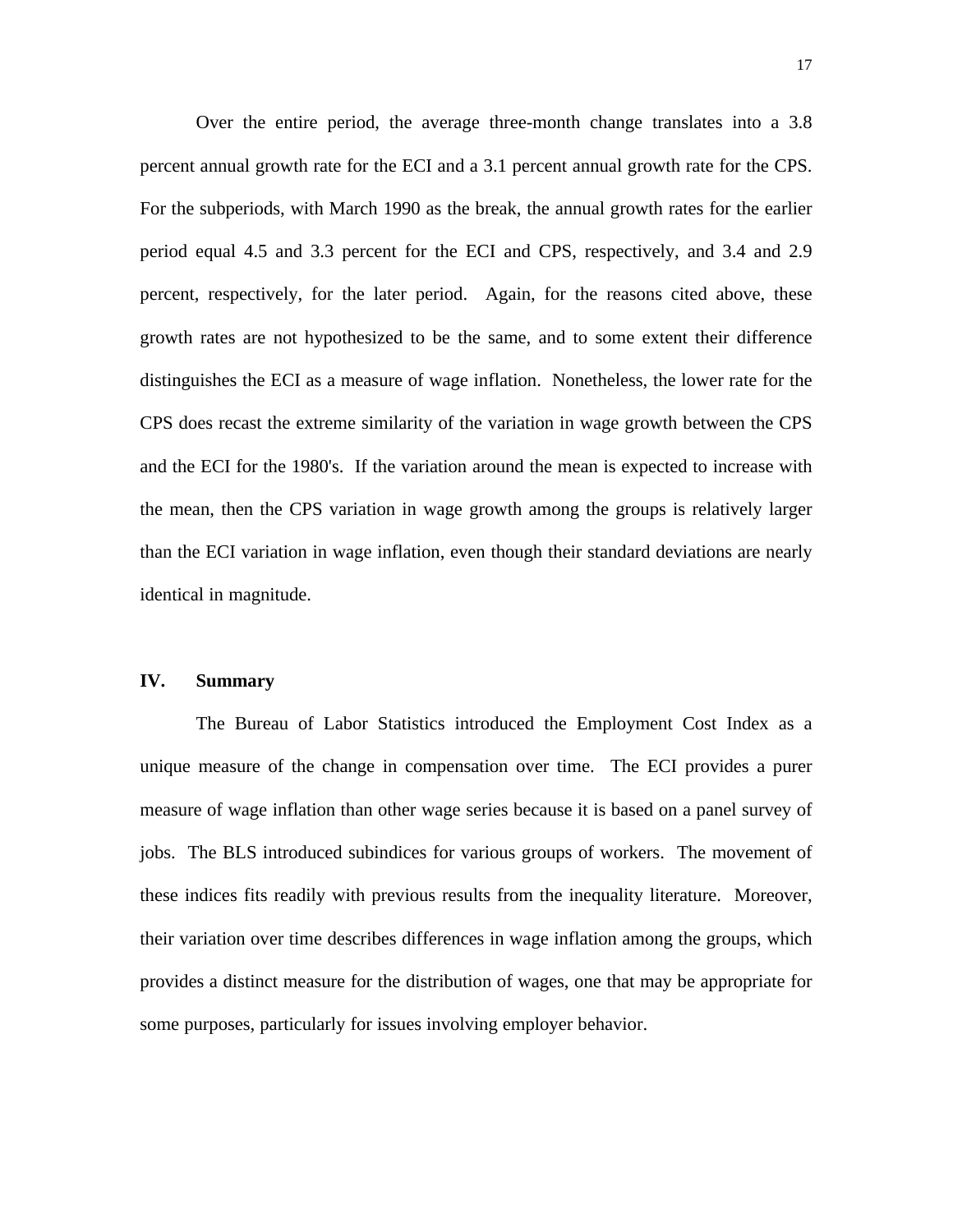The empirical results summarize wage inflation in the ECI for industry and occupation groups, with parallel results from the CPS presented for comparison. During the 1980's, when across-group variation in wage rates increased dramatically, the CPS and ECI results align closely. They are enough alike that it is probably valid to conclude that changes in average wage rates for groups defined by age, education, and other demographic characteristics similarly represent differences in the wage inflation that employers faced. More recently, however, when the trend in across-group variation has been less dramatic, wage inflation from the ECI does not differ significantly among the groups, and to the extent that the point estimates do differ, they do not particularly align with the change in average wage rates from the CPS.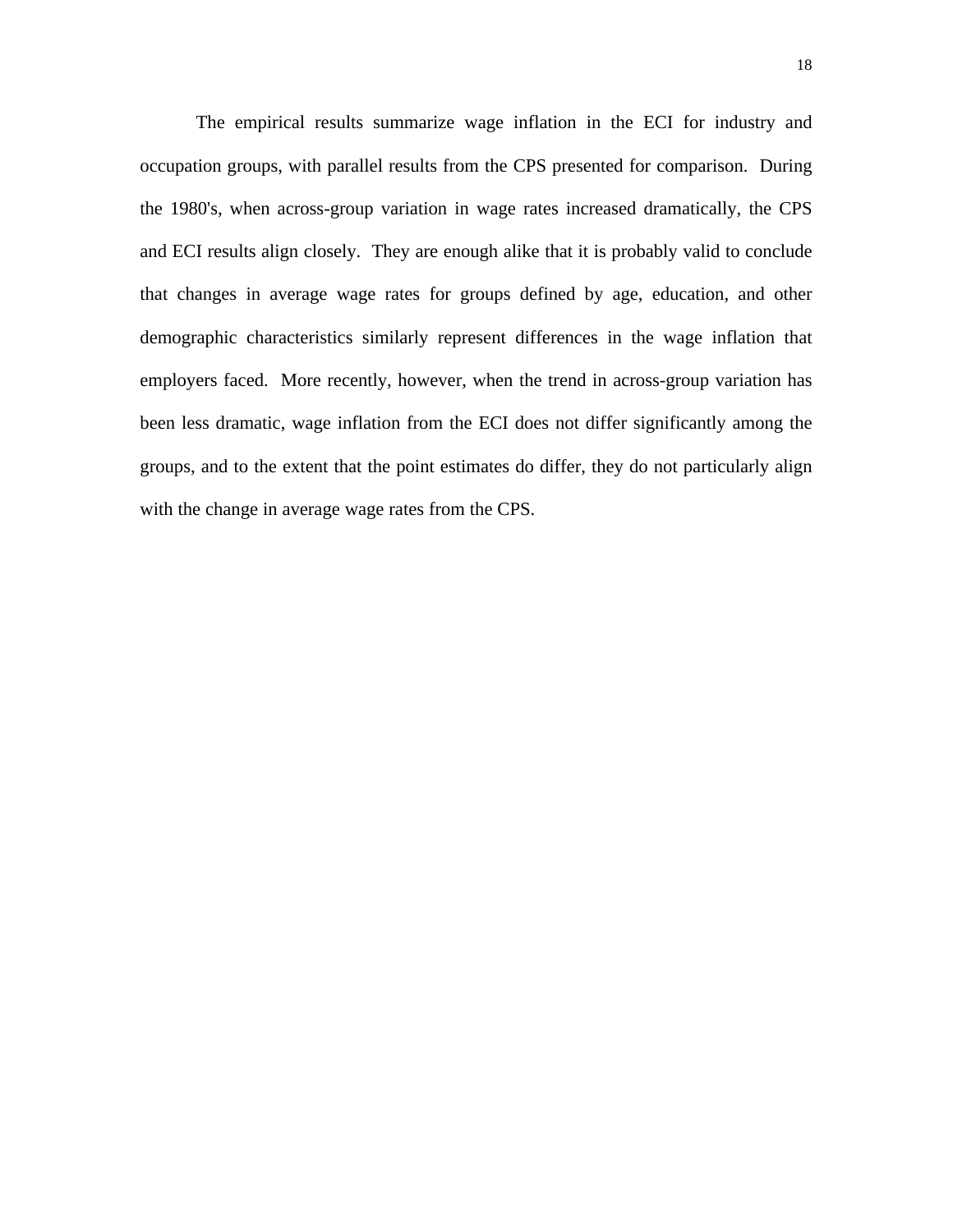| Table 1                                                  |
|----------------------------------------------------------|
| Summary of Dispersion among Growth Rates for ECI and CPS |
| June 1981-December 1998                                  |

|                         | standard<br>deviation | adjusted<br>standard<br>deviation | adjusted<br>correlation<br>w/CPS | joint test<br>statistic |
|-------------------------|-----------------------|-----------------------------------|----------------------------------|-------------------------|
| Industries/Occupations: |                       |                                   |                                  |                         |
| <b>CPS</b>              | 1.32                  | 1.30                              |                                  | 2,762.6                 |
| <b>ECI</b> wages        | 1.55                  | 1.33                              | 0.69                             | $231.7*$                |
| <b>ECI</b> benefits     | 1.58                  | 1.13                              | 0.52                             | $137.9*$                |
| ECI compensation        | 1.42                  | 1.12                              | 0.63                             | $206.6^*$               |
| Industries:             |                       |                                   |                                  |                         |
| <b>CPS</b>              | 1.10                  | 1.10                              |                                  | $1,910.3^*$             |
| ECI wages               | 1.14                  | 1.10                              | 0.67                             | $112.3^*$               |
| <b>ECI</b> benefits     | 1.13                  | 1.06                              | 0.50                             | $56.6*$                 |
| ECI compensation        | 1.07                  | 1.04                              | 0.59                             | $104.0^*$               |
| Occupations:            |                       |                                   |                                  |                         |
| <b>CPS</b>              | 1.02                  | 1.02                              |                                  | $1,648.3$ <sup>*</sup>  |
| <b>ECI</b> wages        | 1.04                  | 0.99                              | 0.79                             | $104.5^{\degree}$       |
| <b>ECI</b> benefits     | 0.77                  | 0.66                              | 0.74                             | $31.9^*$                |
| ECI compensation        | 0.91                  | 0.87                              | 0.76                             | $86.5*$                 |

**Notes:** The estimates for the standard deviation and adjusted standard deviation are multiplied by  $10<sup>3</sup>$ . An asterisk indicates statistical significance at five percent.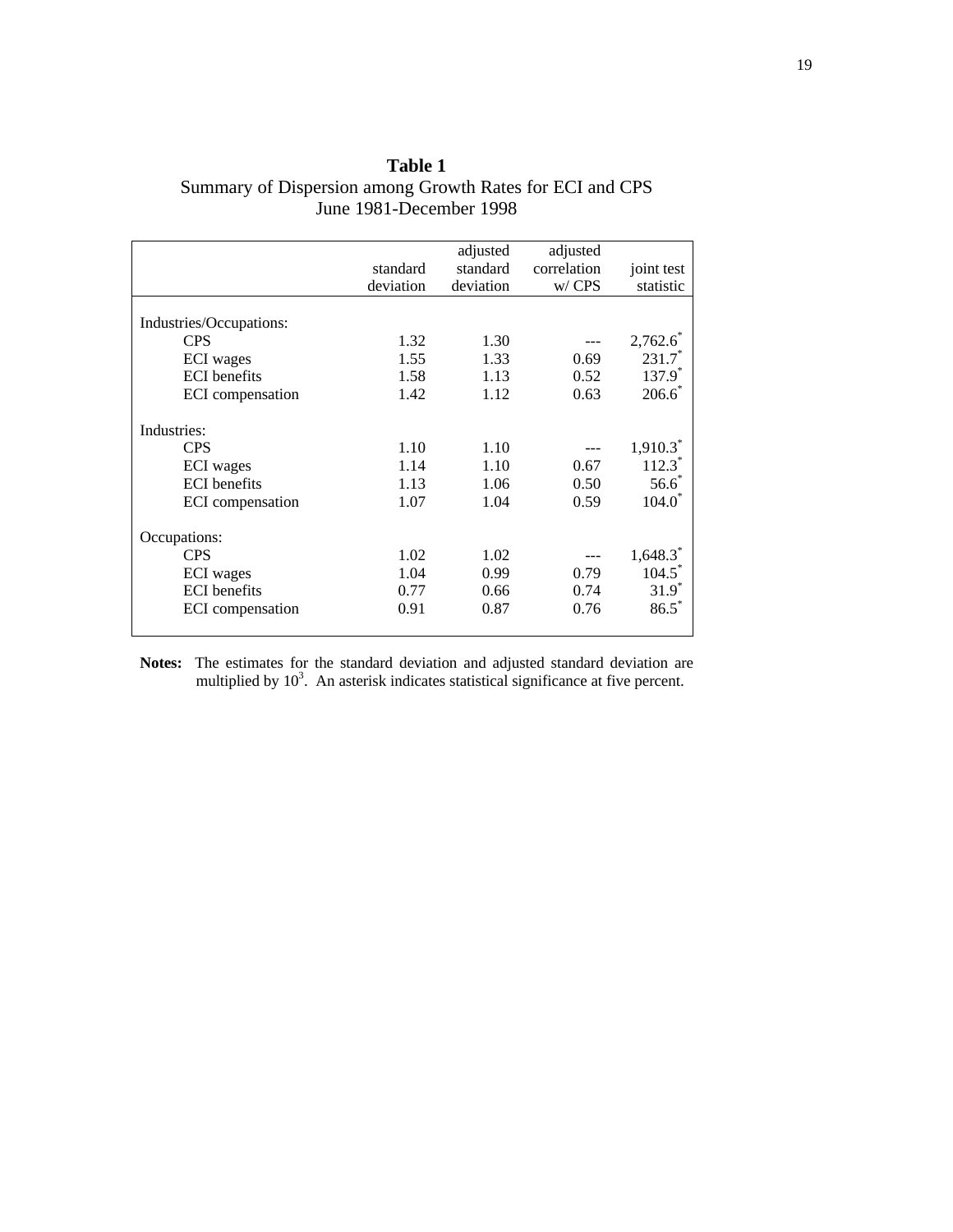| <b>Table 2</b>                                           |
|----------------------------------------------------------|
| Summary of Dispersion among Growth Rates for ECI and CPS |
| June 1981-March 1990                                     |

|                         |           | adjusted  | adjusted    |                        |
|-------------------------|-----------|-----------|-------------|------------------------|
|                         | standard  | standard  | correlation | joint test             |
|                         | deviation | deviation | w/CPS       | statistic              |
|                         |           |           |             |                        |
| Industries/Occupations: |           |           |             |                        |
| <b>CPS</b>              | 2.41      | 2.36      |             | $1,871.6^*$            |
| <b>ECI</b> wages        | 2.73      | 2.48      | 0.81        | 316.1                  |
| <b>ECI</b> benefits     | 2.49      | 1.94      | 0.54        | $180.2^*$              |
| ECI compensation        | 2.45      | 2.20      | 0.76        | $271.6^*$              |
| Industries:             |           |           |             |                        |
| <b>CPS</b>              | 1.60      | 1.59      |             | 820.5                  |
| <b>ECI</b> wages        | 1.99      | 1.95      | 0.87        | $152.3^*$              |
| <b>ECI</b> benefits     | 1.68      | 1.59      | 0.72        | $54.7*$                |
| ECI compensation        | 1.84      | 1.80      | 0.82        | $136.1^*$              |
| Occupations:            |           |           |             |                        |
| <b>CPS</b>              | 2.05      | 2.05      |             | $1,353.9$ <sup>*</sup> |
| <b>ECI</b> wages        | 1.81      | 1.77      | 0.88        | 144.4                  |
| <b>ECI</b> benefits     | 1.07      | 0.90      | 0.47        | $26.6^*$               |
| ECI compensation        | 1.51      | 1.45      | 0.82        | $104.0^{\circ}$        |
|                         |           |           |             |                        |

**Notes:** The estimates for the standard deviation and adjusted standard deviation are multiplied by  $10<sup>3</sup>$ . An asterisk indicates statistical significance at five percent.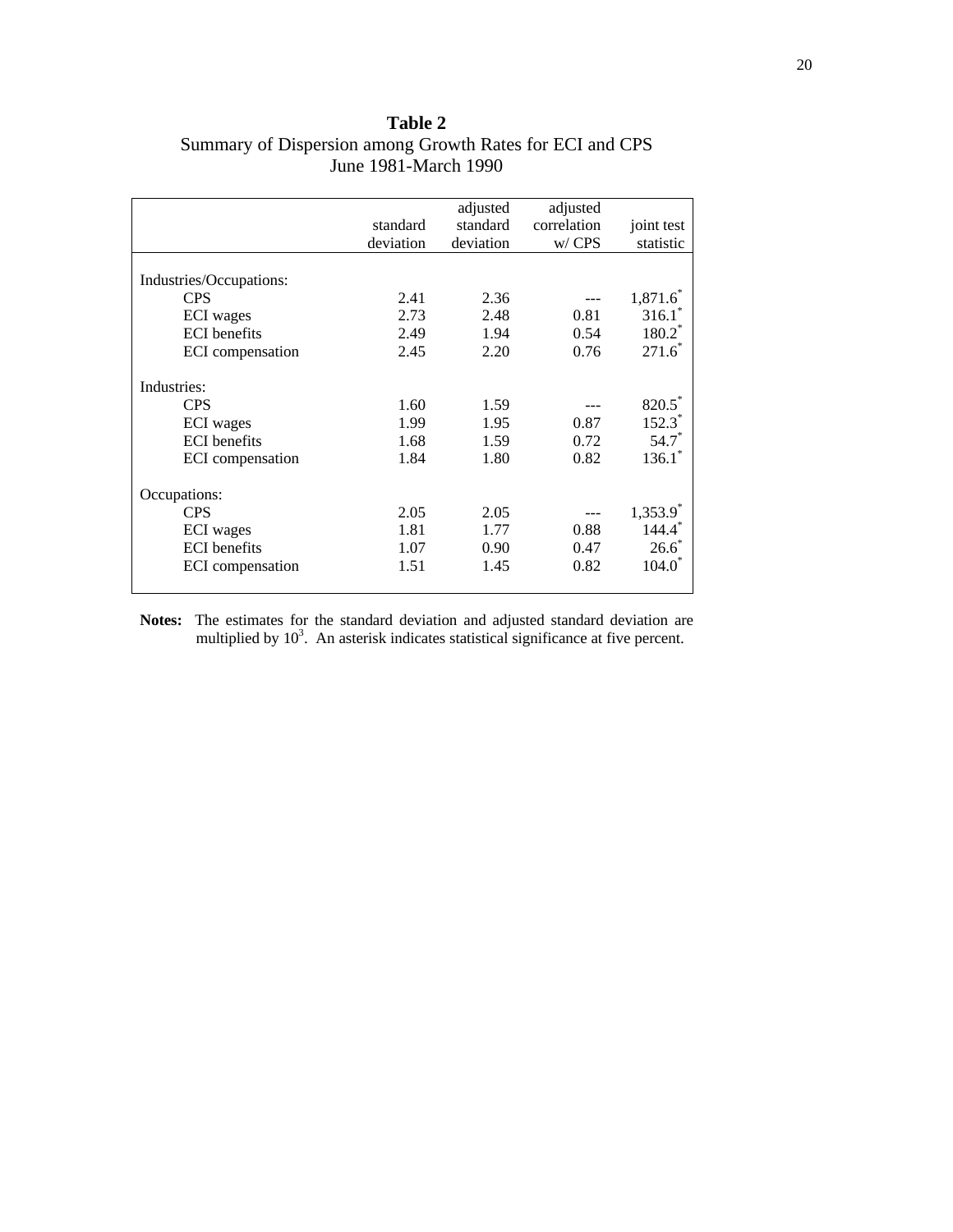|                         |           | adjusted  | adjusted    |                    |
|-------------------------|-----------|-----------|-------------|--------------------|
|                         | standard  | standard  | correlation | joint test         |
|                         | deviation | deviation | w/ CPS      | statistic          |
|                         |           |           |             |                    |
| Industries/Occupations: |           |           |             |                    |
| <b>CPS</b>              | 1.44      | 1.35      |             | 640.1              |
| <b>ECI</b> wages        | 0.79      |           |             | 46.2               |
| <b>ECI</b> benefits     | 1.74      | 0.86      | $-0.63$     | $125.2^*$          |
| ECI compensation        | 0.89      |           |             | 65.7               |
|                         |           |           |             |                    |
| Industries:             |           |           |             |                    |
| <b>CPS</b>              | 1.12      | 1.11      |             | 384.2 <sup>*</sup> |
| ECI wages               | 0.44      | 0.25      | $-0.03$     | 12.0               |
| <b>ECI</b> benefits     | 0.91      | 0.76      | $-0.48$     | $27.1^*$           |
| ECI compensation        | 0.52      | 0.38      | $-0.31$     | $18.2^*$           |
|                         |           |           |             |                    |
| Occupations:            |           |           |             |                    |
| <b>CPS</b>              | 0.82      | 0.81      |             | 212.5              |
| <b>ECI</b> wages        | 0.43      | 0.18      | $-0.90$     | 11.2               |
| <b>ECI</b> benefits     | 0.90      | 0.72      | $-0.63$     | $24.9^*$           |
| ECI compensation        | 0.51      | 0.35      | $-0.60$     | $17.0^*$           |
|                         |           |           |             |                    |

### **Table 3** Summary of Dispersion among Growth Rates for ECI and CPS March 1990-December 1998

**Notes:** The estimates for the standard deviation and adjusted standard deviation are multiplied by  $10<sup>3</sup>$ . An asterisk indicates statistical significance at five percent.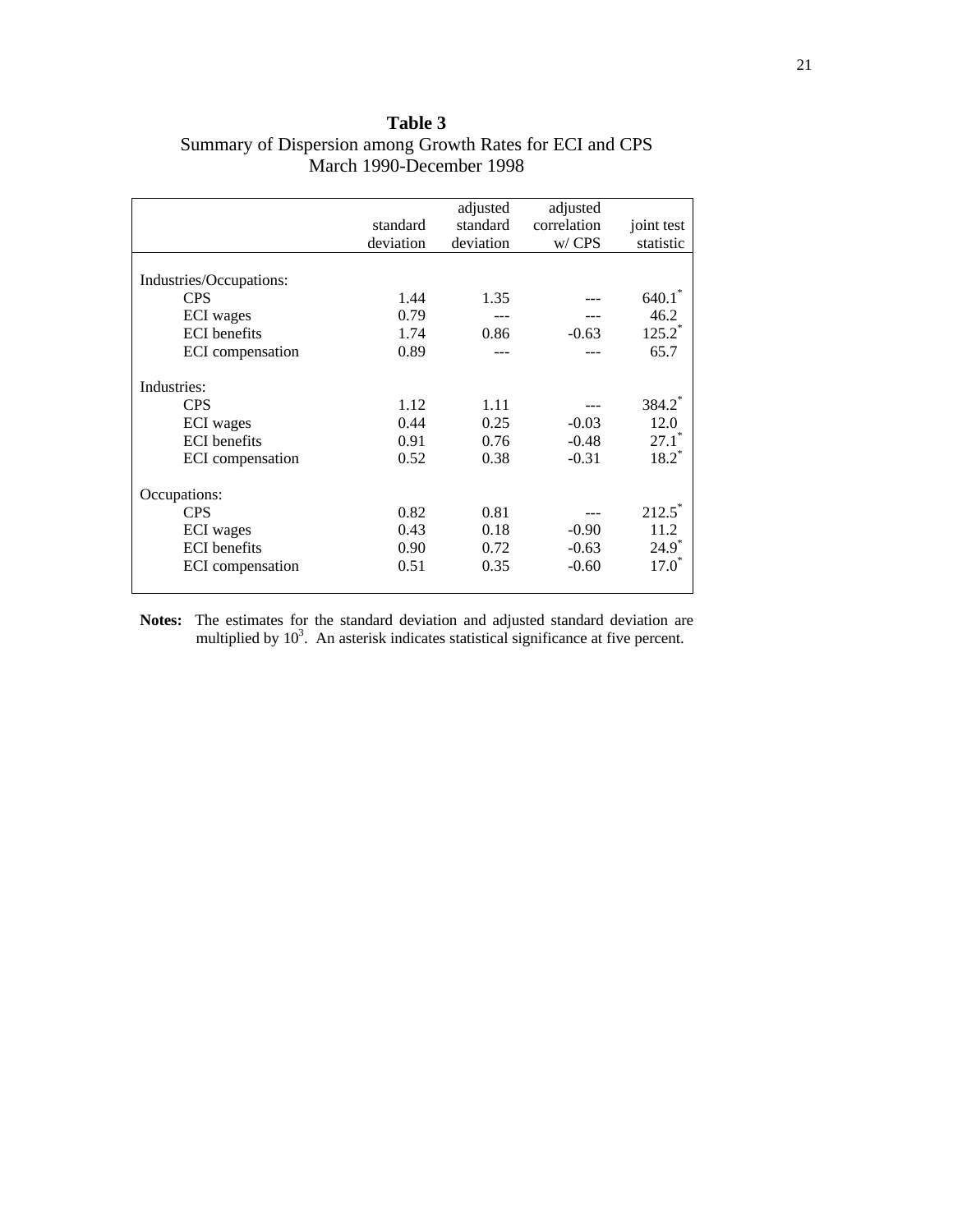**Chart 1** Occupation Growth Rate Parameters for ECI and CPS June 1981-December 1998

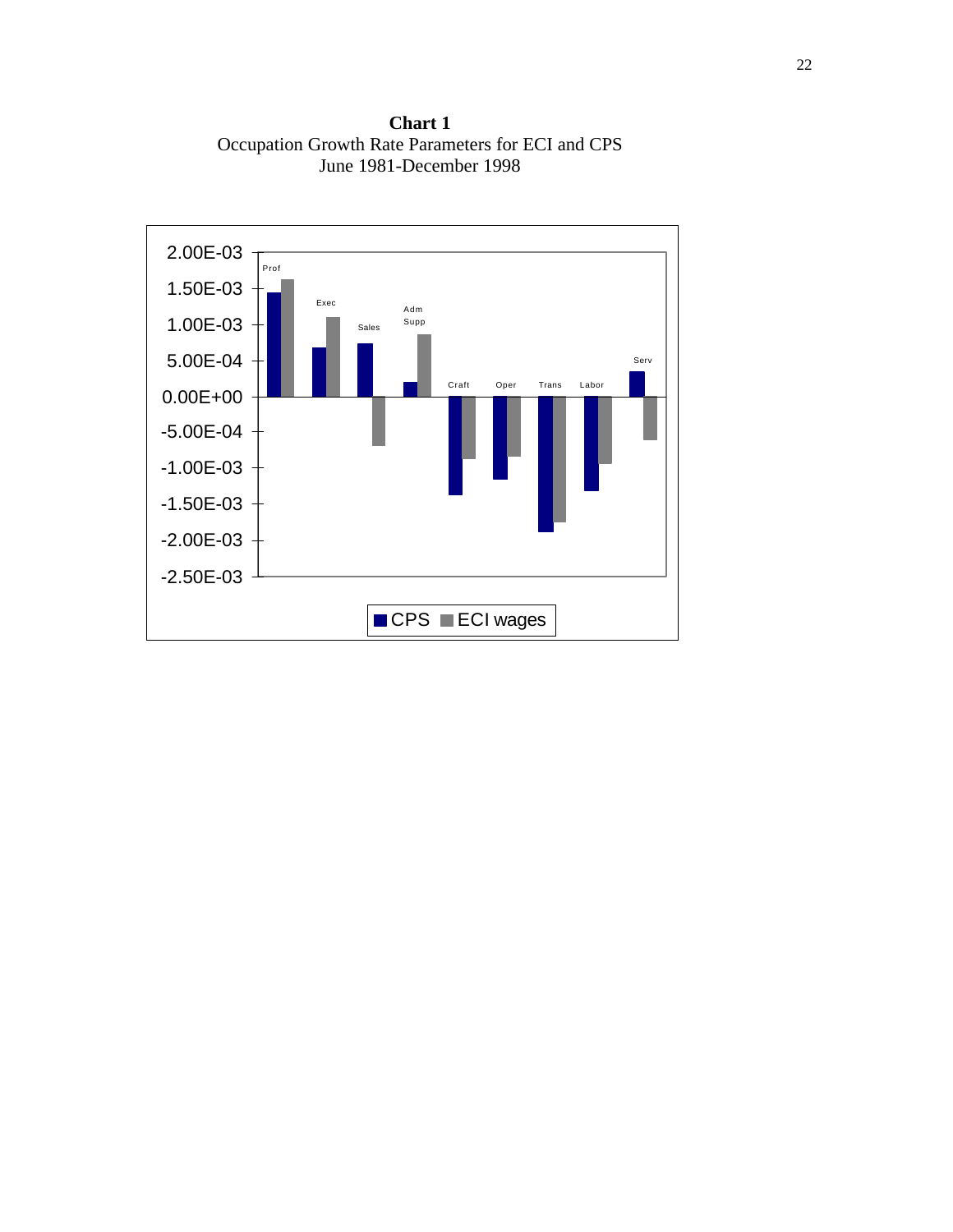**Chart 2** Dispersion among Occupation Growth Rates for ECI and CPS June 1981-December 1998

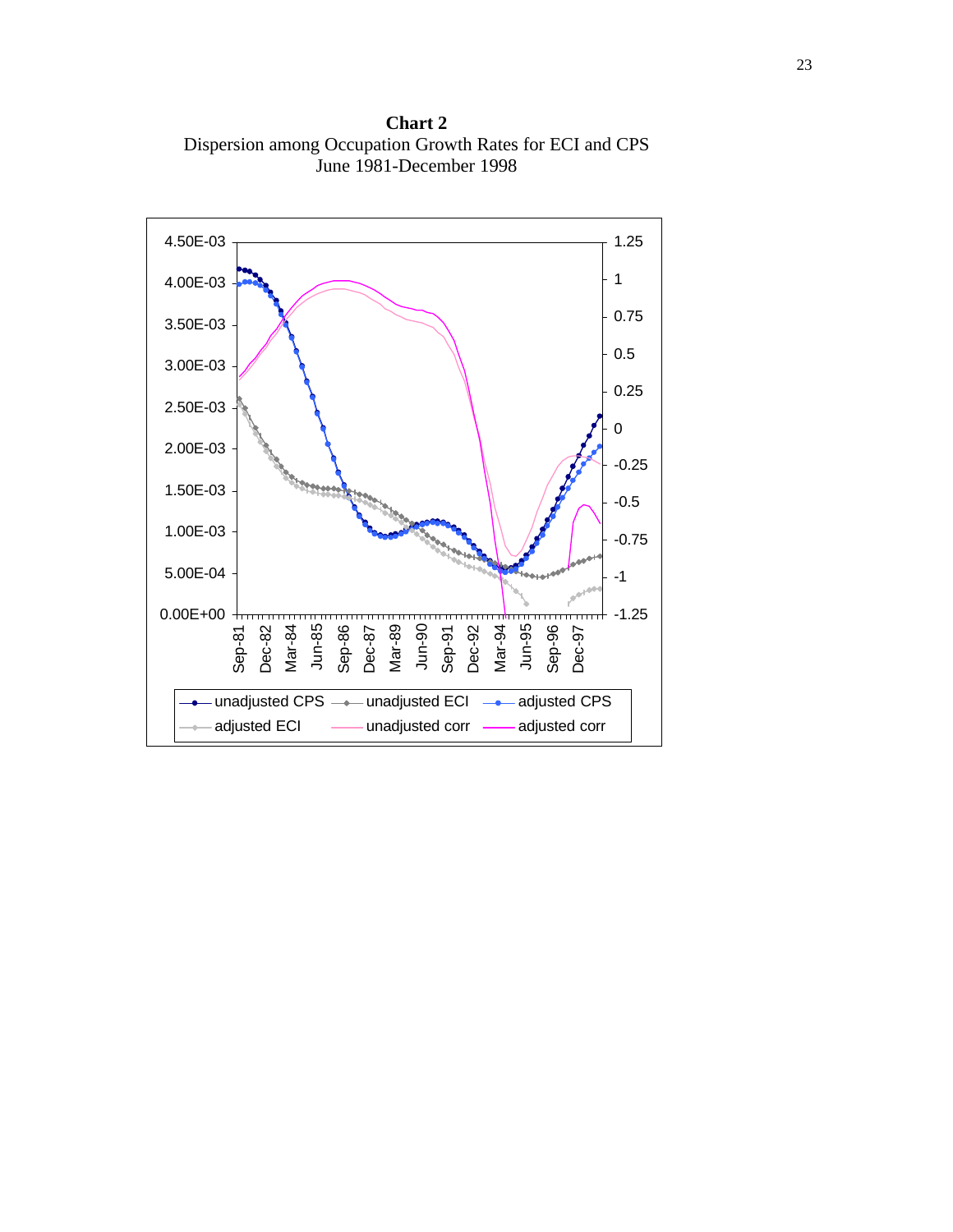0.10 0.11 0.12 0.13 0.14 0.15 0.16 0.17 0.18 0.19 0.20 Jun-81 Jun-82 Jun-83 Jun-84 Jun-85 Jun-86 Jun-87 Jun-88 Jun-89 Jun-90 Jun-91 Jun-92 Jun-93 Jun-94 Jun-95 Jun-96 Jun-97 Jun-98  $CPS$   $\rightarrow$   $CPS$  kernel  $\rightarrow$  ECI kernel

**Chart 3** Across-Occupation Variation for ECI and CPS June 1981-December 1998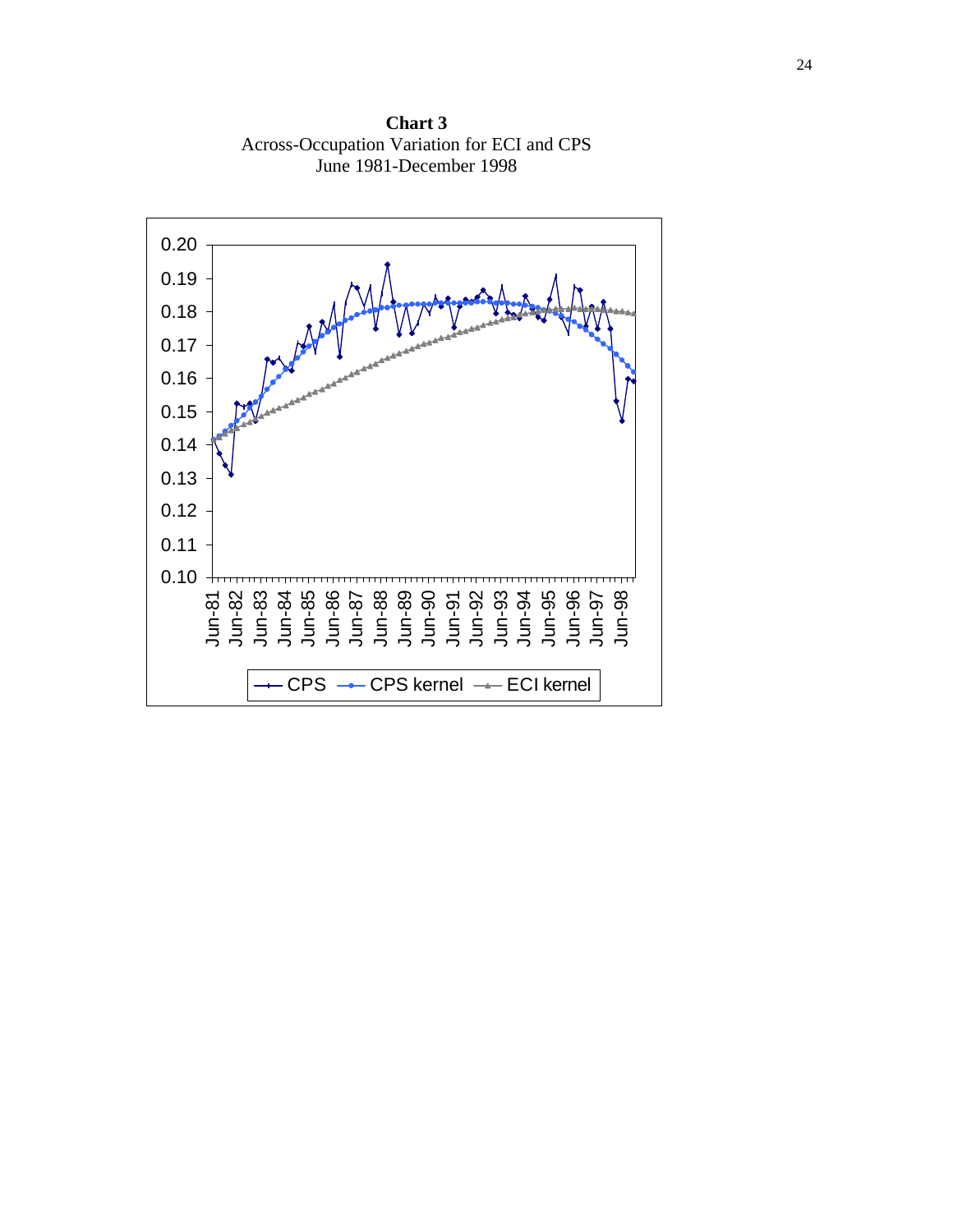

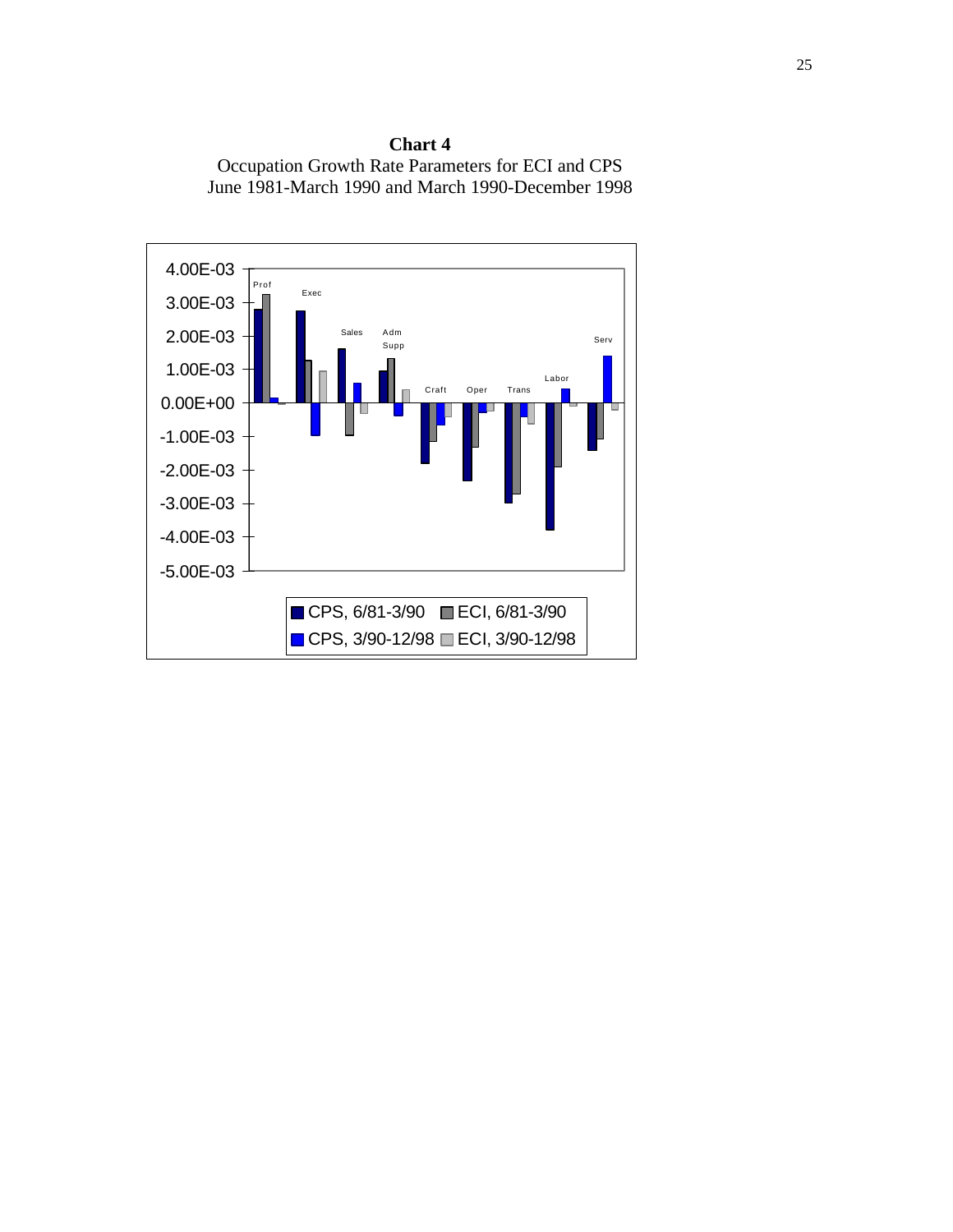

**Chart 5** Mean Wage Growth for ECI and CPS June 1981-December 1998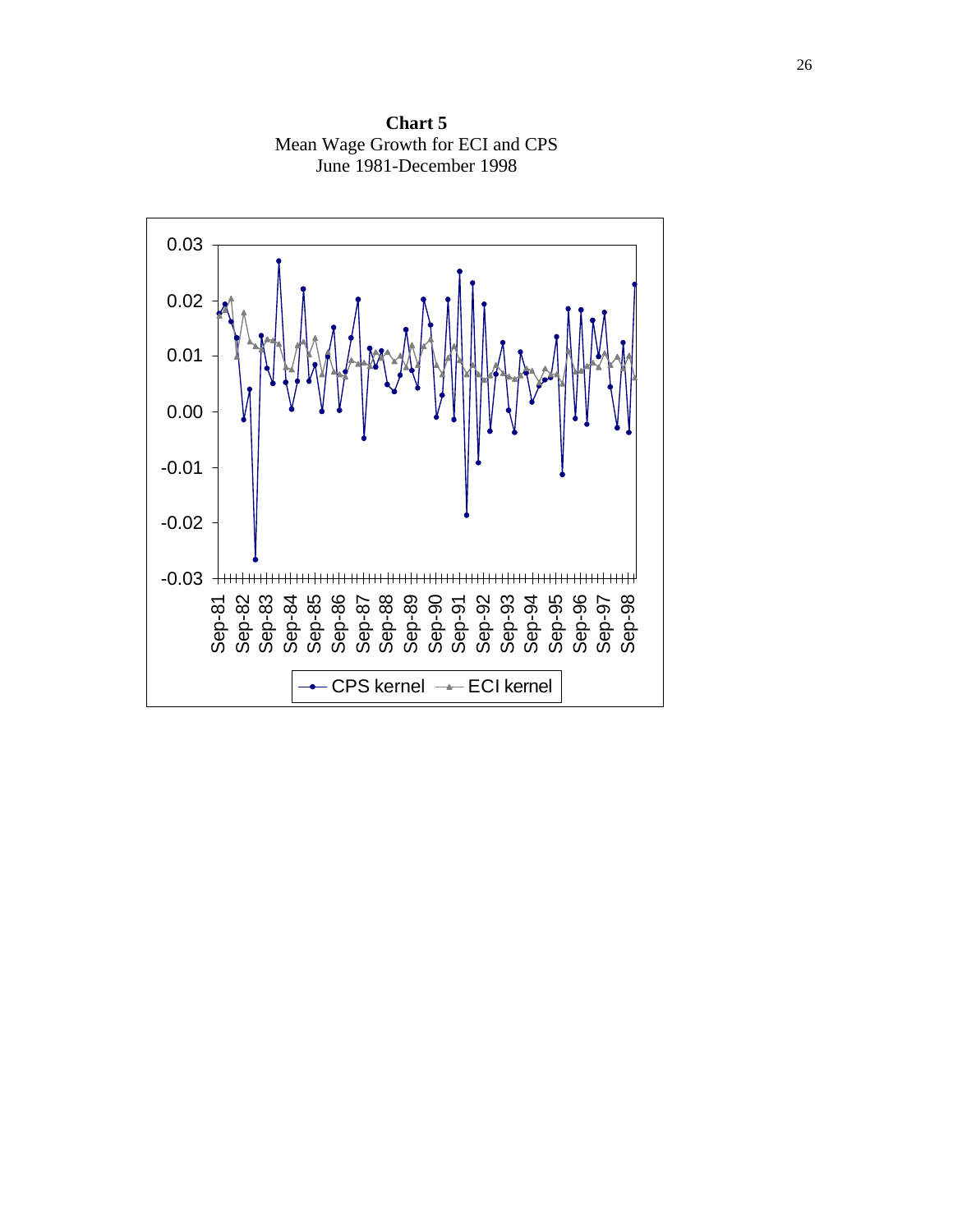#### **Appendix**

#### **A.I. CPS and ECI Data**

The ECI is a survey of jobs within establishments. For each establishment in the survey, a small number jobs are sampled randomly, usually between four and eight. Because the unit of observation is a job, the micro data equal the average value of compensation per hour among the workers in the job.

The CPS and the ECI samples are restricted to workers and jobs in private, nonagricultural industries. To match the ECI, the CPS sample is restricted to wage and salaries workers and excludes workers in private household occupations. The regressions use the CPS earnings weights and the ECI sample weights. The weights are normalized to one for each period.

The nine industries are mining; construction; durable manufacturing; nondurable manufacturing; transportation, communication, and public utilities; wholesale trade; retail trade; finance, insurance, and real estate; and services. The nine occupations are professional and technical; executive and managerial; sales occupations; administrative support occupations; precision and craft occupations; operators and assemblers; transportation occupations; handlers and laborers; and service occupations.

For the CPS, the four education categories are less than high school, high school, some college, and at least a college degree. The five age categories are 16 to 24, 25 to 34, 35 to 44, 45 to 54, and 55 or older. Although the ECI imposes no age restriction for the jobs in its sample, the CPS data are restricted to workers at least 16 years old. The dummy variable for whether a worker is covered by a collective bargaining agreement is not available before 1983, so it is set to zero for all workers in years prior to then. This is arbitrary because the period dummy variables would subsume an additional dummy variable for whether the collective bargaining information is missing.

For years prior to the CPS redesign in 1994, the wage rate in the CPS equals usual hourly earnings for workers paid hourly and usual weekly earnings divided by usual weekly hours for other workers. I use the same procedure for 1994 and subsequent years, although I follow Polivka (1997) for workers who report that their hours vary. I also use her procedure to account for the topcoding of earnings. Details on this procedure are available from the author upon request. Results reported in the paper are similar when I use usual weekly earnings divided by usual weekly hours for all workers, which is generally interpreted as including overtime pay in wage rates.

Workers in the CPS and jobs in the ECI with a wage rate below \$1 per hour or above \$200 per hour in March 1979 dollars are excluded as outliers. The ECI for wages and salaries for workers in private industries is used as the index for the outlier threshold. For both the CPS and the ECI, the weighted proportion of outliers stays below one percent.

Prior to 1986, the ECI data are only available as averages for the current and previous quarter by month/industry/occupation cells. This presents three complications. First, for each cell, the log difference between the average wage rates for the current and previous periods replaces for the average log difference between the current and previous wage rates. The regression results do not change much, however, when the same replacement is made for periods in which the micro data are available. Second, the sum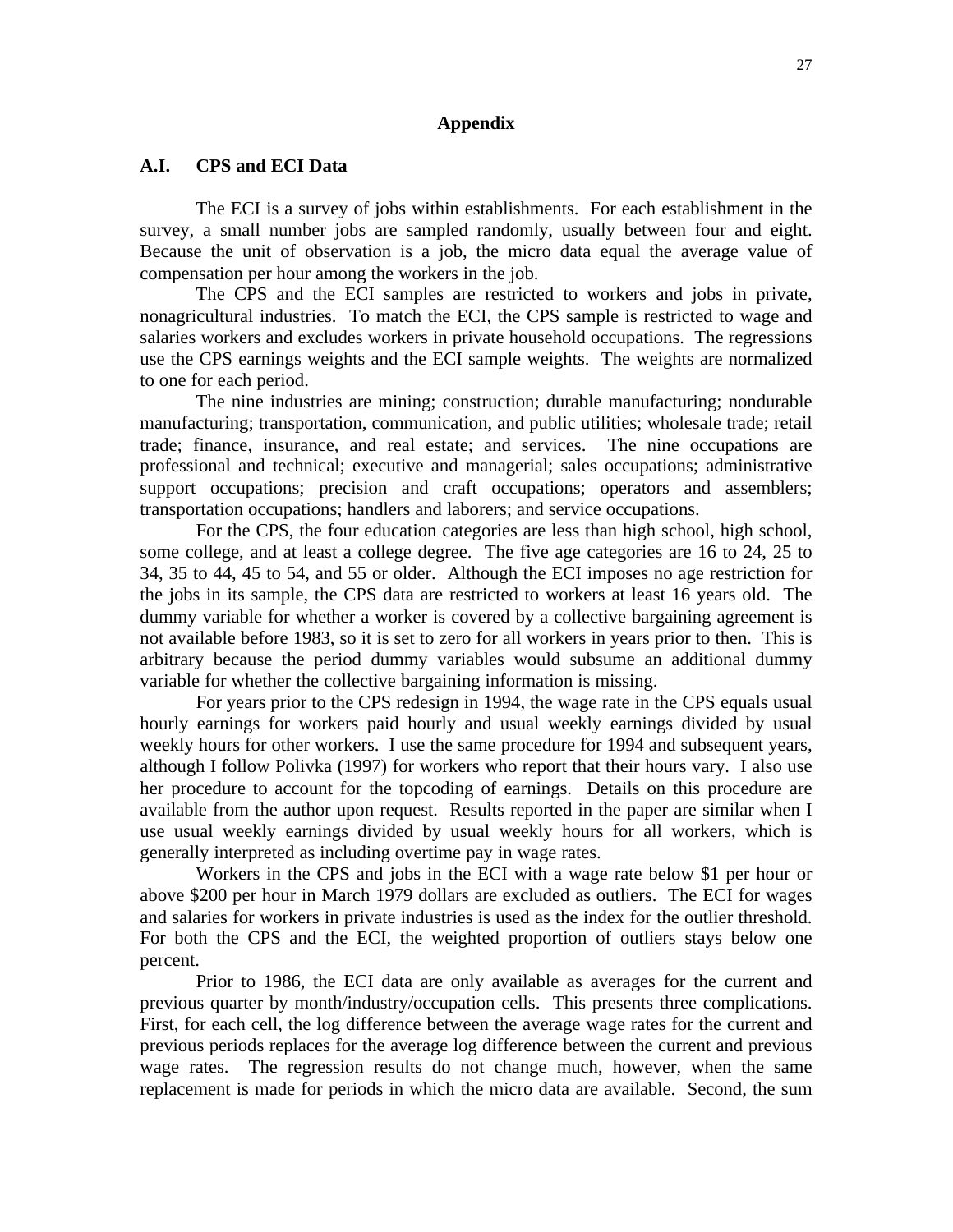of the sample weights for each cell is not available. Therefore, the cells' relative frequencies from the CPS are used. Third, the weighted sum of the squared residuals, the sum of the weights, and the sum of the squared weights for each cell are all needed to calculate the standard errors. Because the residual is assumed homoskedastic across all periods, the estimated residual variance from periods in which the micro data are available is applied to all periods. Further, the sum of the weights and the sum of the squared weights for the cells are assumed to be the same for periods in which the micro data are and are not available, so their values from periods in which they are available are inflated accordingly.

#### **A.II. Standard Deviation Estimates**

The wage growth parameters in vector  $\delta$  are estimated by weighted least-squares. The variance matrix  $V$  is estimated under the assumption of homoskedasticity, although the results do not change much when the ECI regressions use a block form of White's (1980) procedure, which allows for heteroskedasticity and general forms of covariation among jobs from the same establishment in the same period.

The standard deviation among the parameters in  $\delta$  is calculated as follows. Define an 81×81 matrix H as follows.

$$
[A1] \quad H = \mathbf{F}^{\frac{1}{2}}[I - u(u'\mathbf{F}u)^{-1}u'\mathbf{F}]
$$

The matrix **F** is an  $81\times81$  diagonal matrix with the frequency vector **f** on its main diagonal. The matrix I is an 81×81 identity matrix. The vector u is an 81×1 vector of ones.

Define the first element of  $\delta$  equal to zero, and define the first row and column of **V** equal to zero. The following holds.

$$
[A2] \quad E(\hat{\delta}^{\prime} H^{\prime} H \hat{\delta}) = \delta^{\prime} H^{\prime} H \delta + \text{trace}(H V H^{\prime})
$$

The first term on the right-hand side of [A2] equals the variance among the parameters in δ, so the second term on the right-hand side is the adjustment to the variance estimate due to sampling variation.

The standard deviation across occupations is calculated using a similar procedure, although H is more complicated because the  $\delta$  parameters must first be averaged across industries. The same procedure is used for industries.